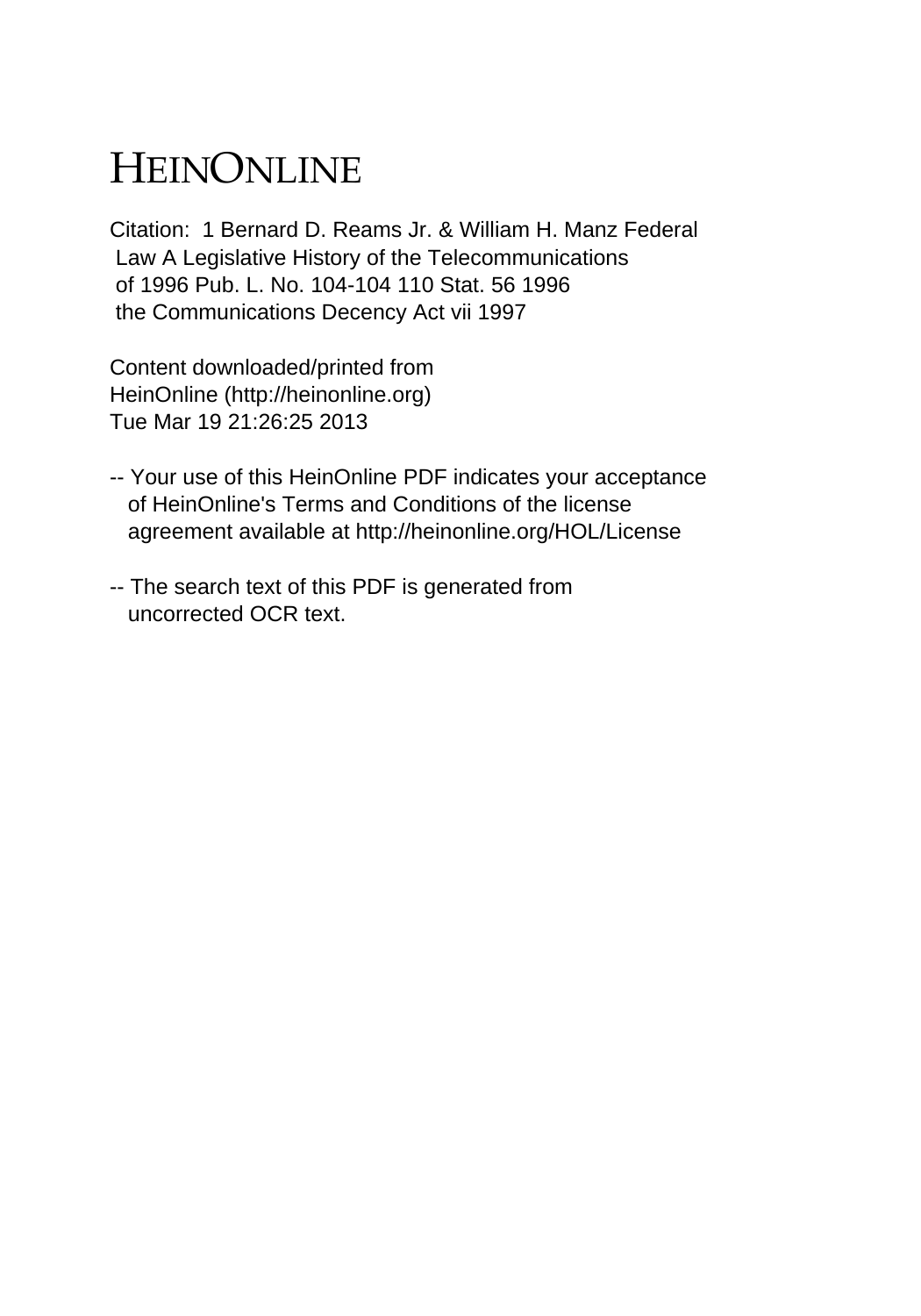# **MASTER TABLE OF DOCUMENTS**

### Section I: Law as Enacted

Doc. No. **1 -** Telecommunications Act of **1996** - Pub. L. No. 104-104, **110** Stat. **56** (February 8, **1996).**

### Section **II:** Reports on the Law

- Doc. No. **2 -** Telecommunications Competition and Deregulation Act of **1995 - S.** Rep. No. 104-23 - Report of the Committee on Commerce, Science, and Transportation on **S. 652,** United States Senate (March **30, 1995).**
- Doc. No. **3 -** Communications Act of **1995 -** H. Rep. 104-204 Part **1 -**Report together with additional and dissenting views to accompany H.R. **1555,** House of Representatives (July 24, **1995).**
- Doc. No. **4 -** Providing for the Consideration of H.R. **1555,** the Communications Act of **1995** - H. Rep. 104-223 **-**Report to accompany H. Res. **207,** House of Representatives (August **1, 1995).**
- Doc. No. **5 -** Telecommunications Act of **1996 -** H. Rep. 104-458 **-** Conference Report to accompany **S. 652,** House of Representatives (January **31, 1996).**
- Doc. No. **6 -** Telecommunications Act of **1996 - S.** Rep. 104-230 **-** Conference Report to accompany **S. 652,** United States Senate (February **1, 1996).**

### Section M: Hearings on the Law

- Doc. No. **7 -** Hearing on Telecommunications Policy Reform - Hearing of the Committee on Commerce, Science, and Transportation, United States Senate, 104th Congress, 1st Session, **S.** Hrg. 104-218 (March 2, **1995).**
- Doc. No. **8 -** Hearing on the Telecommunications Policy Reform **-** Hearing of the Committee on Commerce, Science, and Transportation, United States Senate, 104th Congress, 1st Session, **S.** Hrg. 104-216 (March 21, **1995).**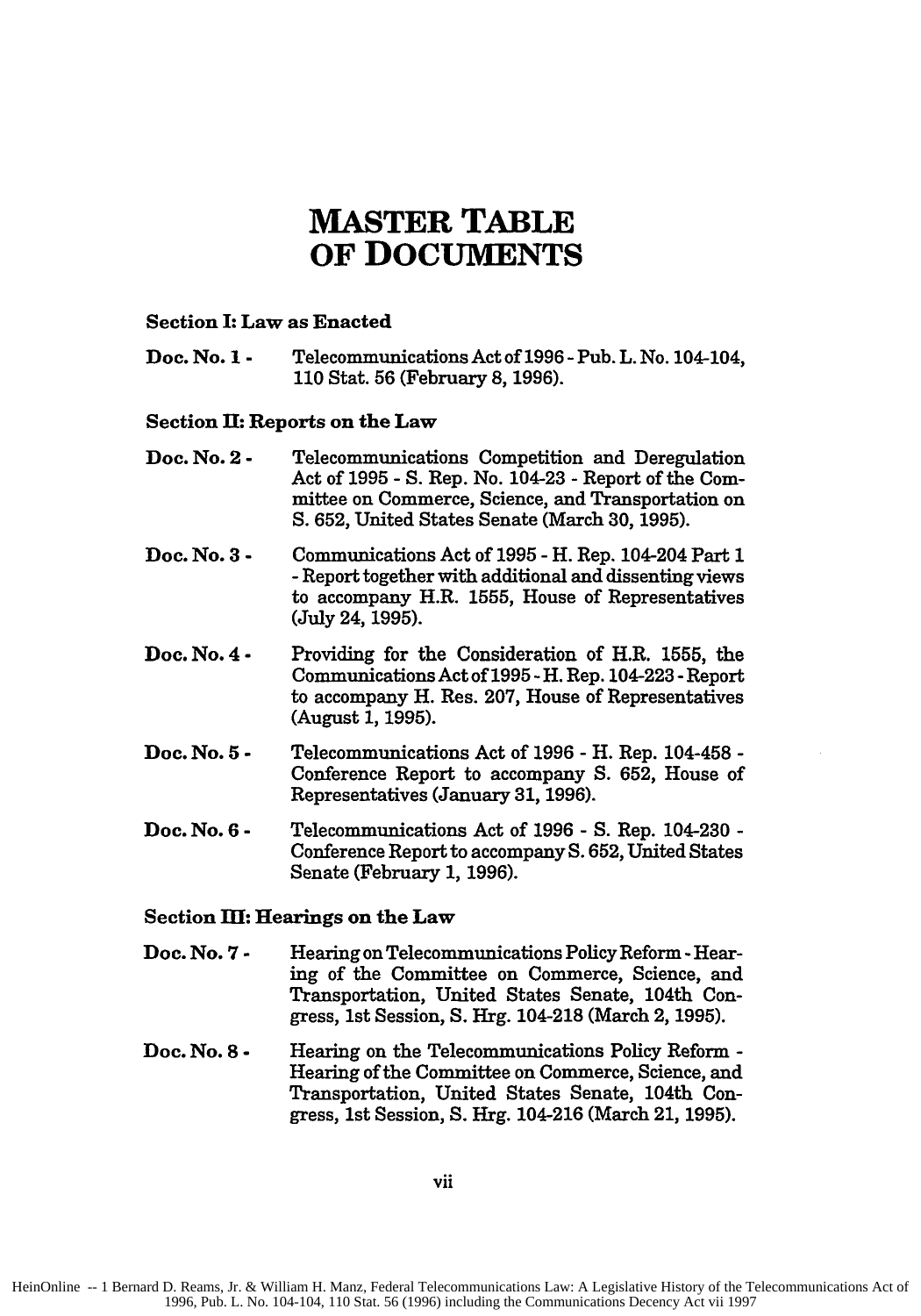**Doe. No. 9 -** Communications Law Reform **-** Hearings before the Subcommittee on Telecommunications and Finance of the Committee on Commerce, House of Representatives, 104th Congress, 1st Session, Serial Number 104-34 (May **10, 11,** and 12, **1995).**

#### **Section IV: Congressional Record**

- **Doc. No. 10 -** 141 **CONG.** REC. **S4838-39** (daily ed. March **30,1995)** (statement of Sen. Kerrey)
- **Doc. No. 11 -** 141 **CONG.** REC. **S5179** (daily ed. April **5,1995)** (statement of Sen. Daschle).
- **Doc. No. 12 -** 141 **CONG.** REC. H4520-23 (daily ed. May **3, 1995)** (statement of Rep. Fields).
- **Doc. No. 13 -** 141 **CONG.** REC. **E1071-72** (daily ed. May **18,** 1995)(extension of remarks of Rep. Michael **G.** Oxley)
- **Doc. No. 14 -** 141 **CONG.** REC. **S7492-95** (daily ed. May **25, 1995)** (statement of Sen. Byrd).
- **Doc. No. 15 -** 141 **CONG.** REC. **S7881-7912** (daily ed. June **7, 1995)** (Senate consideration of **S. 652).**
- **Doc. No. 16 -** 141 **CONG.** REC. **S7926-27** (daily ed. June **7, 1995)** (Dole Amendment **1255).**
- **Doc. No. 17 -** 141 **CONG.** REC. **S7927-28** (daily ed. June **7, 1995)** (Stevens Amendment **1256).**
- **Doc. No. 18 -** 141 **CONG.** REC. **S7928** (daily ed. June **7, 1995)** (Pressler Amendment **1257).**
- **Doc. No. 19 -** 141 **CONG.** REC. **S7928-32** (daily ed. June **7, 1995)** (Pressler Amendment **1258).**
- **Doc. No. 20 -** 141 **CONG.** REC. **S7942-8018** (daily ed. June **8, 1995)** (Senate consideration of **S. 652)**
- **Doc. No. 21 -** 141 **CONG.** REC. **S7960** (daily ed. June **8, 1995)** (McCain Amendment **1260).**
- **Doc. No. 22 -** 141 **CONG.** REC. **S8008-10** (daily ed. June **8, 1995)** (Dorgan Amendment 1264).
- **Doc. No. 23 -** 141 **CONG.** REC. **S8010-11** (daily ed. June **8, 1995)** (Thurmond Amendment **1265).**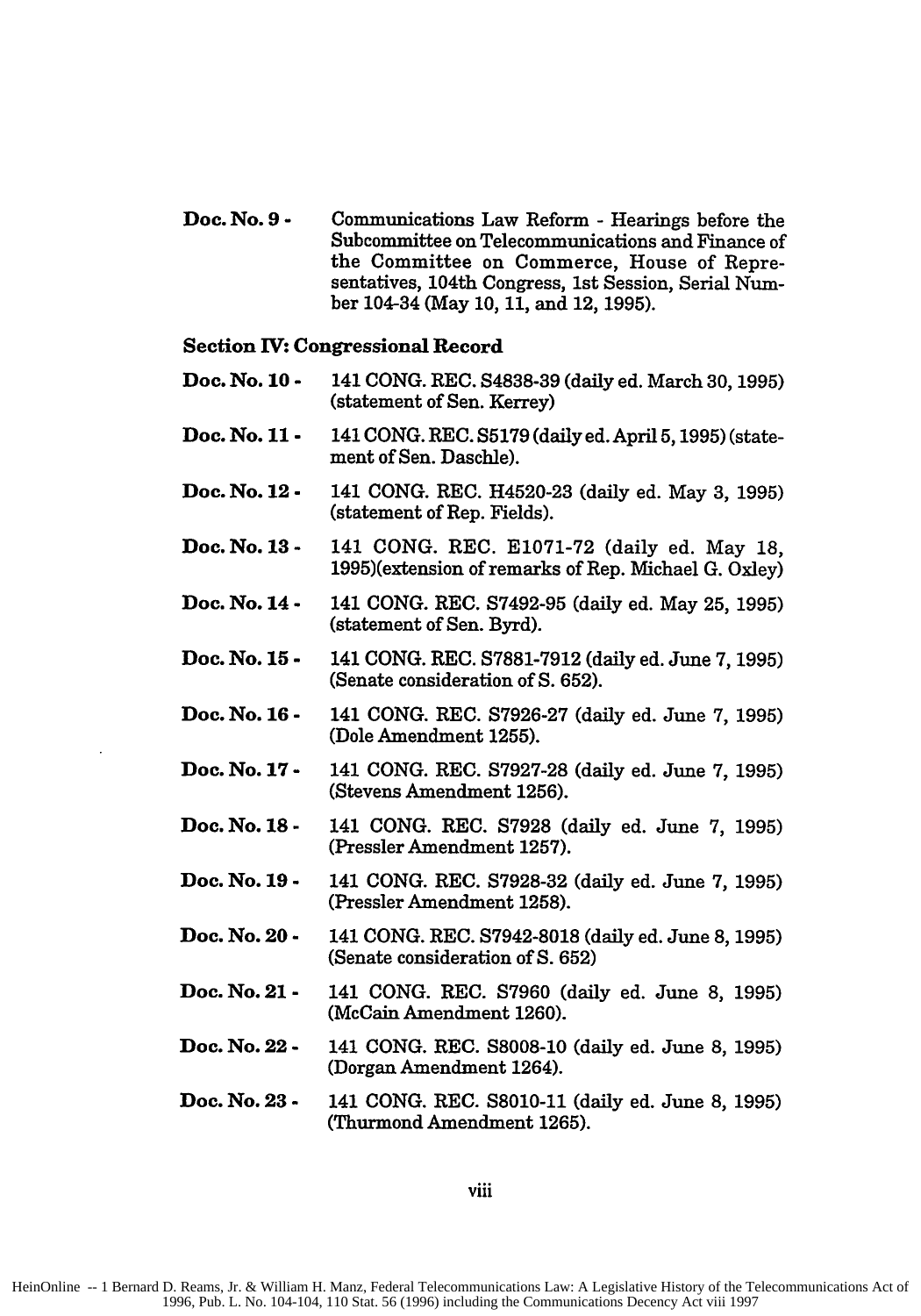- **Doc. No. 24 -** 141 **CONG.** REC. **S8043** (daily ed. June **8, 1995)** (Dorgan Amendment **1259).**
- **Doc. No. 25 -** 141 **CONG.** REC. **S8043** (daily ed. June **8, 1995)** (McCain Amendment **1260).**
- **Doc. No. 26 -** 141 **CONG.** REC. **S8043** (daily ed. June **8, 1995)** (McCain Amendment **1261-1262).**
- **Doc. No. 27 -** 141 **CONG.** REC. **S8043** (daily ed. June **8, 1995)** (Cohen Amendment **1263).**
- **Doc. No. 28-** 141 **CONG.** REC. S8043-44 (daily ed. June **8, 1995)** (Dorgan Amendment 1264).
- **Doc. No. 29 -** 141 **CONG.** REC. S8044 (daily ed. June **8,1995)** (Thurmond Amendment **1265).**
- **Doc. No. 30 -** 141 **CONG.** REC. S8044-45 (daily ed. June **8, 1995)** (Hollings Amendment **1266).**
- **Doc. No. 31-** 141 **CONG.** REC. **S8055-78** (daily ed. June **9, 1995)** (Senate consideration of **S. 652).**
- **Doc. No. 32 -** 141 **CONG.** REC. **S8064-66** (daily ed. June **9, 1995)** (McCain Amendment **1260).**
- **Doc. No. 33 -** 141 **CONG.** REC. **S8085** (daily ed. June **9, 1995)** (proposed Simon Amendment to **S. 652).**
- **Doc. No. 34-** 141 **CONG.** REC. **S8085-86** (daily ed. June **9, 1995)** (statement of Sen. Dole).
- **Doc. No. 35 -** 141 **CONG.** REC. **S8086-87** (daily ed. June **9, 1995)** (Unanimous-Consent Agreement).
- **Doe. No. 36 -** 141 **CONG.** REC. **S8087-92** (daily ed. June **9, 1995)** (statement of Sen. Exon).
- **Doc. No. 37-** 141 **CONG.** REC. **S8092-95** (daily ed. June **9, 1995)** (statement of Sen. Kerrey).
- **Doc. No. 38-** 141 **CONG.** REC. **S8120** (daily ed. June **9, 1995)** (Santorum Amendment **1267).**
- **Doc. No. 39 -** 141 **CONG.** REC. **S8120-21** (daily ed. June **9, 1995)** (Exon Amendment **1268).**
- **Doc. No. 40 -** 141 **CONG.** REC. **S8127-28** (daily ed. June 12, **1995)** (statement of Sen. Inhofe).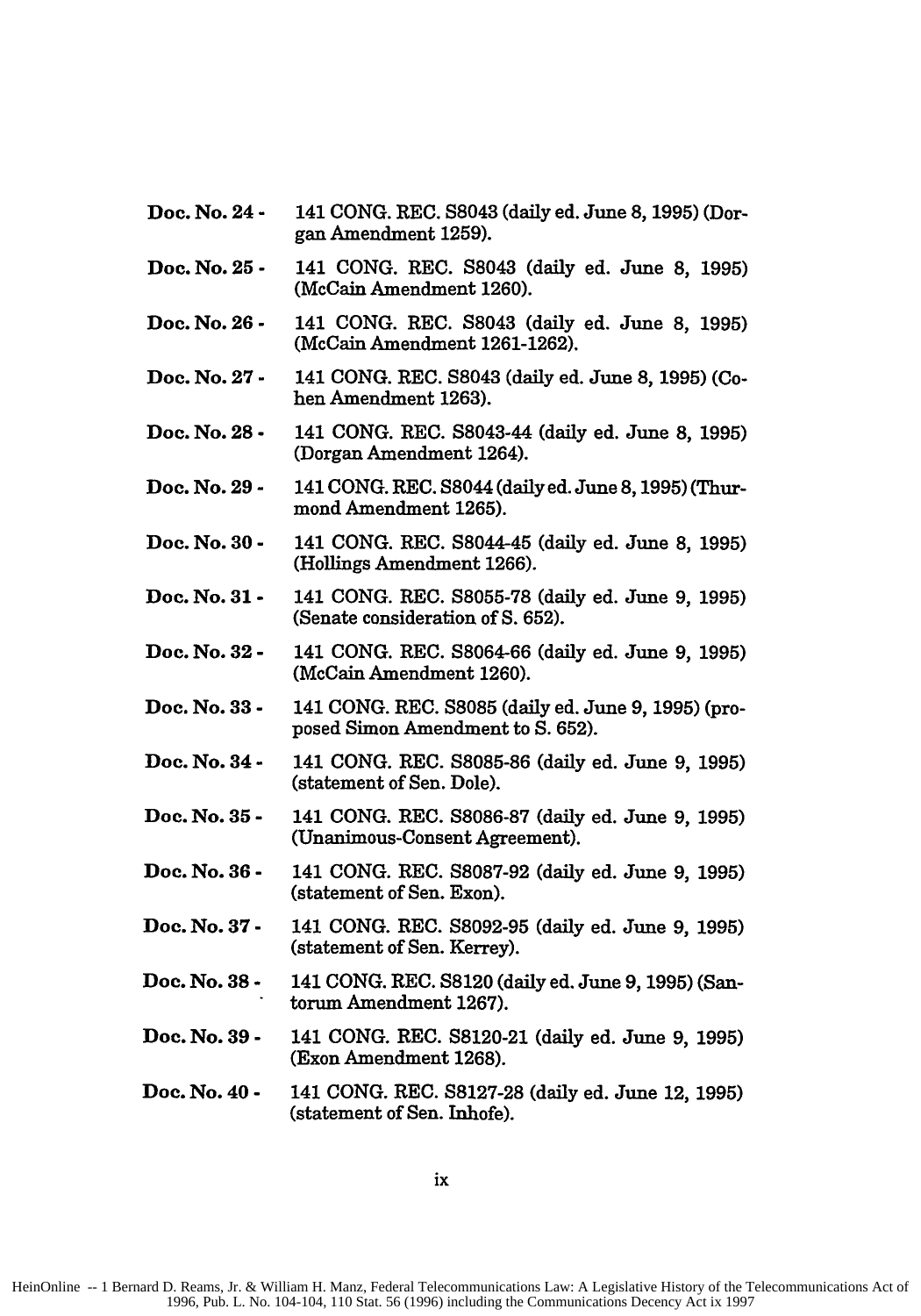- **Doc.** No. 41 **-** 141 **CONG.** REC. **S8134-76** (daily ed. June 12, **1995)** (Senate consideration of **S. 652).**
- **Doc.** No. 42 **-** 141 **CONG.** REC. **S8183** (daily ed. June 12, **1995)** (Feinstein Amendment **1269,1270).**
- Doc. No. 43 **-** 141 **CONG.** REC. **S8183** (daily ed. June 12, **1995)** (Robb Amendment **1271).**
- Doc. No. 44 **-** 141 **CONG.** REC. **S8188-98** (daily ed. June 12, **1995)** (statement of Sen. Pressler).
- Doc. No. 45 **-** 141 **CONG.** REC. **S8206-54** (daily ed. June **13, 1995)** (Senate consideration of **S. 652).**
- Doc. No. 46 **-** 141 **CONG.** REC. **S8265-88** (daily ed. June **13, 1995)** (Amendments submitted).
- Doc. No. 47 **-** 141 **CONG.** REC. **S8305-76** (daily ed. June 14, 1995) (Senate consideration of **S. 652).**
- Doc. No. 48 **-** 141 **CONG.** REC. **S8378** (daily ed. June 14, **1995)** (Stevens Amendment **1301,** as modified).
- Doc. No. 49 **-** 141 **CONG.** REC. **S8386-8400** (daily ed. June 14,1995) (Amendments submitted).
- Doe. No. **50 -** 141 **CONG.** REC. **S8417-20** (daily ed. June **15, 1995)** (Senate consideration of **S. 652).**
- Doc. No. **51 -** 141 **CONG.** REC. **S8422-23** (daily ed. June **15, 1995)** (discussion of Amendment **1298).**
- Doc. No. **52 -** 141 **CONG.** REC. S8424-80 (daily ed. June **15, 1995)** (Senate consideration of **S. 652).**
- Doc. No. **53 -** 141 **CONG.** REC. **S8517** (daily ed. June **15, 1995)** (Pressler Amendment 1422, 1423).
- Doc. No. 54 **-** 141 **CONG.** REC. **S8525** (daily ed. June **16, 1995)** (Statement of Sen. Dole).
- Doc. No. **55 -** 141 **CONG.** REC. **S8526-27** (daily ed. June **16, 1995)** (statement of Sen. McCain).
- Doc. No. **56 -** 141 **CONG.** REC. **S8528** (daily ed. June **16, 1995)** (statement of Sen. Packwood).
- **Doc.** No. **57 -** 141 **CONG.** REC. **S8570-95** (daily ed. June **16, 1995) (full** text of **S. 652** as passed **by** the Senate on June **15, 1995).**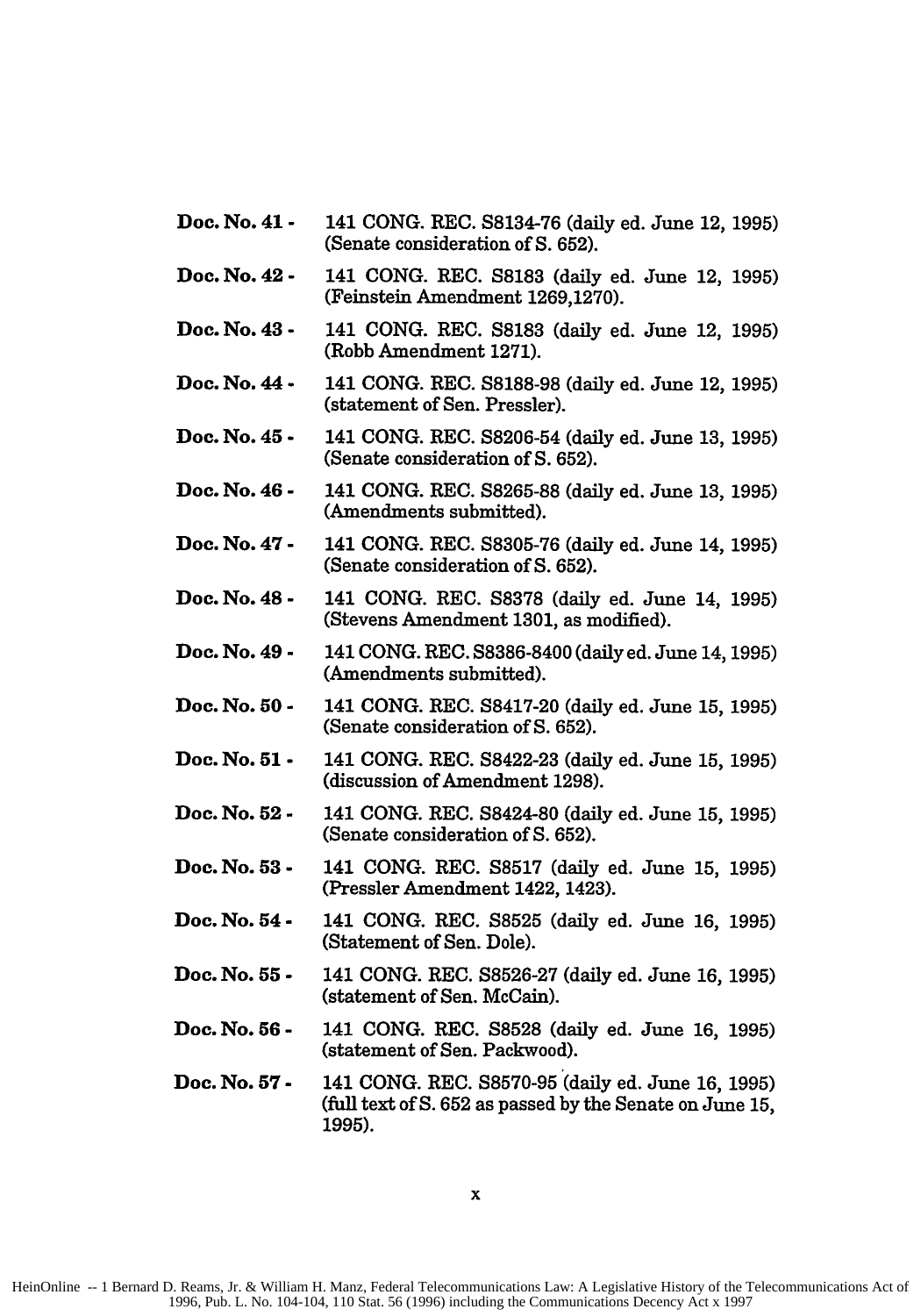- Doc. No. **58 -** 141 **CONG.** REC. **S8957** (daily ed. June 22, **1995)** (statement of Sen. Abraham).
- Doc. No. **59 -** 141 **CONG.** REC. **E1392-93** (daily ed. June **30, 1995)** (statement of Rep. Ron Wyden).
- Doc. No. **60 -** 141 **CONG.** REC. **H7560 (daily** ed. July **25, 1995)** (statement of Rep. Eshoo).
- Doc. No. **61 -** 141 **CONG.** REC. **E1565-66** (daily ed. July **31, 1995)** (statement of Rep. Edward **J.** Markey).
- Doc. No. **62 -** 141 **CONG.** REC. **E1571-73** (daily ed. August **1, 1995)** (statement of Rep. Edward **J.** Markey).
- Doc. No. **63 -** 141 **CONG.** REC. **H8269-95** (daily ed. August **2, 1995)** (consideration of H.R. **1555).**
- Doc. No. 64 **-** 141 **CONG.** REC. **E1579-80** (daily ed. August **2, 1995)** (statement of Rep. Charles H. Taylor).
- Doc. No. **65 -** 141 **CONG.** REC. **H8312** (daily **ed.** August **3, 1995)** (statement of Rep. Watts).
- Doc. No. **66 -** 141 **CONG.** REC. **H8481-8507** (daily ed. August 4, **1995)** (consideration of the Communications Act of **1995).**
- Doc. No. **67 -** 141 **CONG.** REC. **E1628** (daily ed. August 4, **1995)** (speech of Rep. Cardiss Collins).
- Doc. No. **68 -** 141 **CONG.** REC. **E1629** (daily ed. August 4, **1995)** (speech of Rep. George P. Radanovich).
- Doc. No. **69 -** 141 **CONG.** REC. **H8425-80** (daily ed. August 4, 1995) (consideration of H.R. **1555).**
- Doc. No. **70 -** 141 **CONG.** REC. **S12208-09** (daily **ed.** August **10, 1995)** (statement of Sen. Dole).
- Doc. No. **71 -** 141 **CONG.** REC. **S12363-65** (daily ed. August **11, 1995)** (statement of Sen. Pressler).
- Doc. No. **72 -** 141 **CONG.** REC. **E1699-1700** (daily ed. August **11, 1995)** (statement of Rep. **W.J.** (Billy) Tauzin).
- Doc. No. **73 -** 141 **CONG.** REC. **E1750** (daily ed. September **8,1995)** (speech of Rep. Bill Paxon).
- Doc. No. 74 **-** 141 **CONG.** REC. **S13309-12** (daily ed. September **11, 1995)** (statement of Sen. Pressler).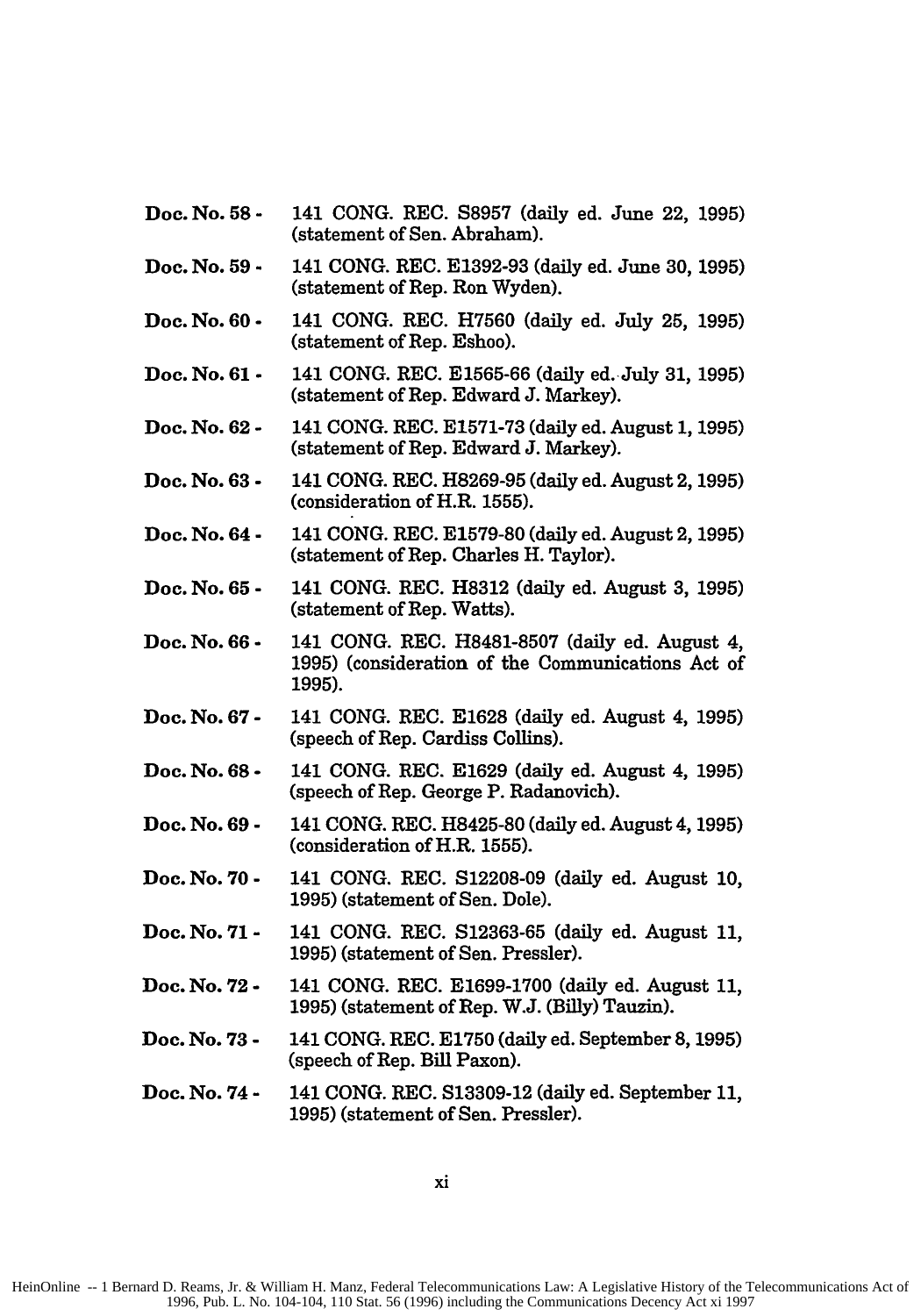- Doc. No. **75 -** 141 CONG. REC. E1913-14 (daily ed. October **11, 1995)** (statement of Rep. Ward).
- **Doc. No. 76 -** 141 **CONG.** REC. H9954-10002 (daily ed. October 12, **1995)** (full text of **S. 652).**
- **Doc. No. 77 -** 141 **CONG.** REC. S15144-56 (daily ed. October **13, 1995)** (debate over **S. 652).**
- **Doc. No. 78 -** 141 **CONG.** REC. **S16380** (daily ed. October **31, 1995)** (statement of Sen. Pressler).
- **Doc. No. 79 -** 141 **CONG.** REC. **S17847-51** (daily ed. November **30, 1995)** (statement of Sen. Dorgan).
- **Doc. No. 80 -** 142 **CONG.** REC. **S393** (daily ed. January **26, 1996)** (statement of Sen. Pressler).
- **Doc. No. 81 -** 142 **CONG.** REC. **H1078-1106** (daily ed. January **31, 1996)** (conference report on **S. 652).**
- **Doc. No. 82 -** 142 **CONG.** REC. **H1145-79** (daily ed. February **1, 1996)** (House consideration of conference report on **S. 652).**
- **Doc. No. 83 -** 142 **CONG.** REC. **S686-721** (daily ed. February **1, 1996)** (Senate consideration of conference report on **S. 652).**
- **Doc. No. 84 -** 142 **CONG.** REC. **S684-85** (daily ed. February **1, 1996)** (statement of Sen. McCain).
- **Doc. No. 85 -** 142 **CONG.** REC. **E192** (daily ed. February **9, 1996)** (speech of Rep. Oxley).
- **Doc. No. 86 -** 142 **CONG.** REC. **E197-98** (daily ed. February **13, 1996)** (speech of Rep. Lowey).
- **Doc. No. 87 -** 142 **CONG.** REC. **S1311** (daily ed. Febrary **26, 1996)** (statement of Sen. Breaux).

# **Section V: Presidential and Vice Presidential Statements**

- Doc. No. 88 President's Statement Regarding Telecommunica**tions Reform, 31 WEEKLY COMP. PRES. DOC. 1353 (Aug. 1, 1995).**
- **Doc. No. 89 -** President's Statement on Proposed Telecommunications Reform Legislation, **31 WEEKLY COMP. PRES. DOC. 1355 (Aug. 1, 1995).**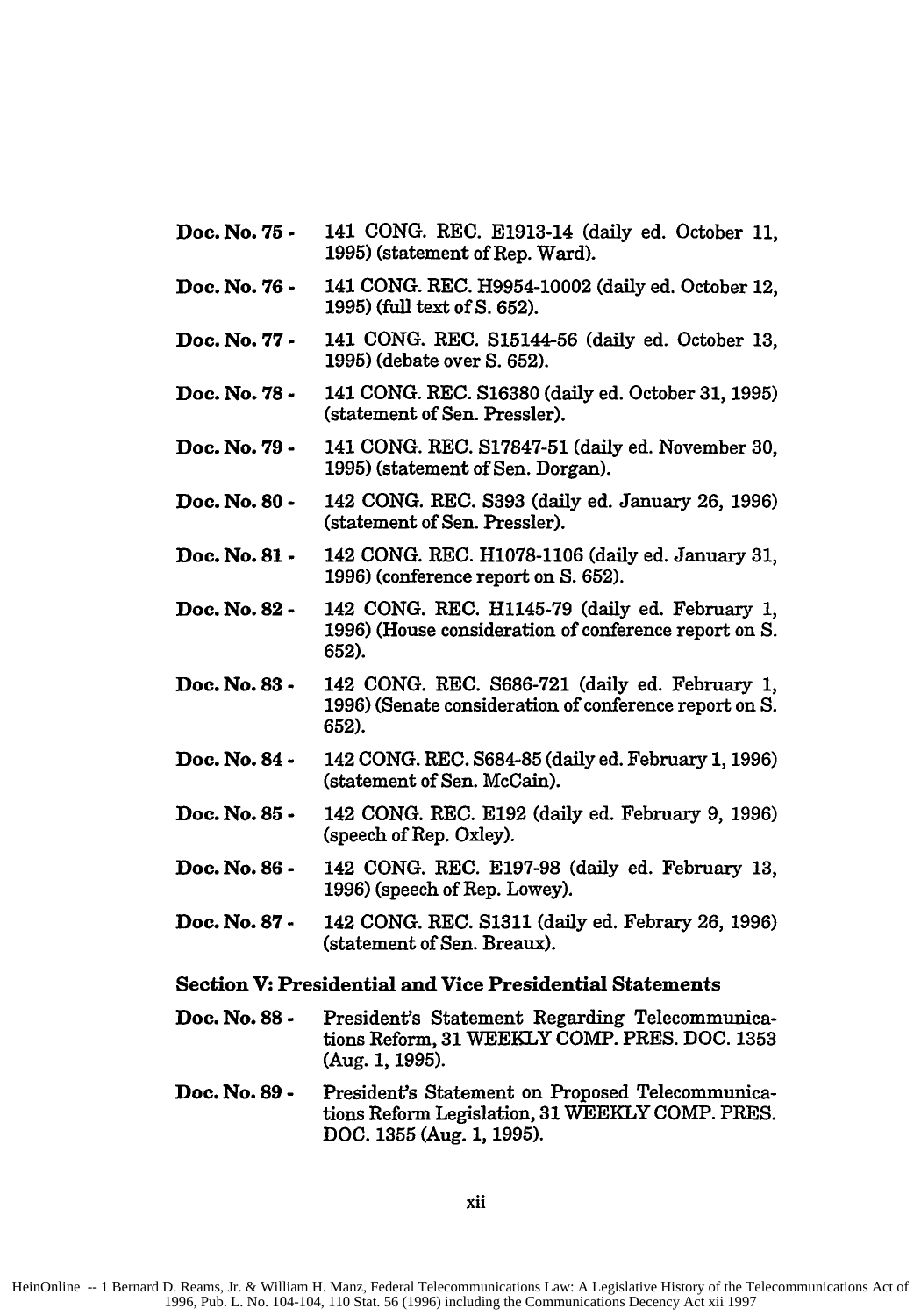- Doc. No. **90 -** Statement by the Vice President Gore on H.R. **1555** (Aug. **3, 1995).**
- Doc. No. **91 -** President's Statement Regarding Telecommunications Reform, 31 WEEKLY COMP. PRES. **DOC.** 1376 (Aug. 4, 1995).
- Doc. No. **92 -** President's Letter to Senator Ernest F. Hollings on the Telecommunications Reform Bill, 31 WEEKLY COMP. PRES. DOC. 1955 (Oct. 30, 1995).
- Doc. No. **93 -** President's Statement on Passage on the Telecommunications Reform Act of 1995, 32 WEEKLY COMP. PRES. **DOC.** 144 (Feb. 1, 1996).
- Doc. No. 94 **-** President's Remarks on Signing the Telecommunications Act of 1996, 32 WEEKLY COMP. PRES. DOC. 215 (Feb. 8, 1996).
- Doc. No. **95 -** President's Statement on Signing the Telecommunications Act of 1996, 32 WEEKLY **COMP.** PRES. DOC. 218 (Feb. 8, 1996).

#### Section VI: Past **Bill** Versions

| Doc. No. 96 -        | S. 652 - Telecommunications Competition and Deregu-<br>lation Act of 1995 - Report No. 104-23. Introduced by<br>Sen. Pressler from the Committee on Commerce, Sci-<br>ence, and Transportation, United States Senate, 104th<br>Congress, 1st Session (March 30, 1995). |
|----------------------|------------------------------------------------------------------------------------------------------------------------------------------------------------------------------------------------------------------------------------------------------------------------|
| <b>Doc. No. 97 -</b> | S. 652 - Telecommunications Competition and Deregu-<br>lation Act of 1995 - United States Senate, 104th Con-<br>gress, 1st Session (June 15, 1995).                                                                                                                    |
| Doc. No. 98 -        | S. 652 - Telecommunications Competition and Deregu-<br>lation Act of 1995 - United States Senate, 104th Con-<br>gress, 1st Session (June 23, 1995).                                                                                                                    |
| Doc. No. 99 -        | S. 652 - Communications Act of 1995 - House of Rep-<br>resentatives, 104th Congress, 1st Session (October 12,<br>1995).                                                                                                                                                |
| Doc. No. 100 -       | H.R. 1555 - Communications Act of 1995 - Introduced<br>by Rep. Bliley, et. al. and referred to the Committee on<br>Commerce and the Committee on the Judiciary, House<br>of Representatives, 104th Congress, 1st Session (May<br>3, 1995).                             |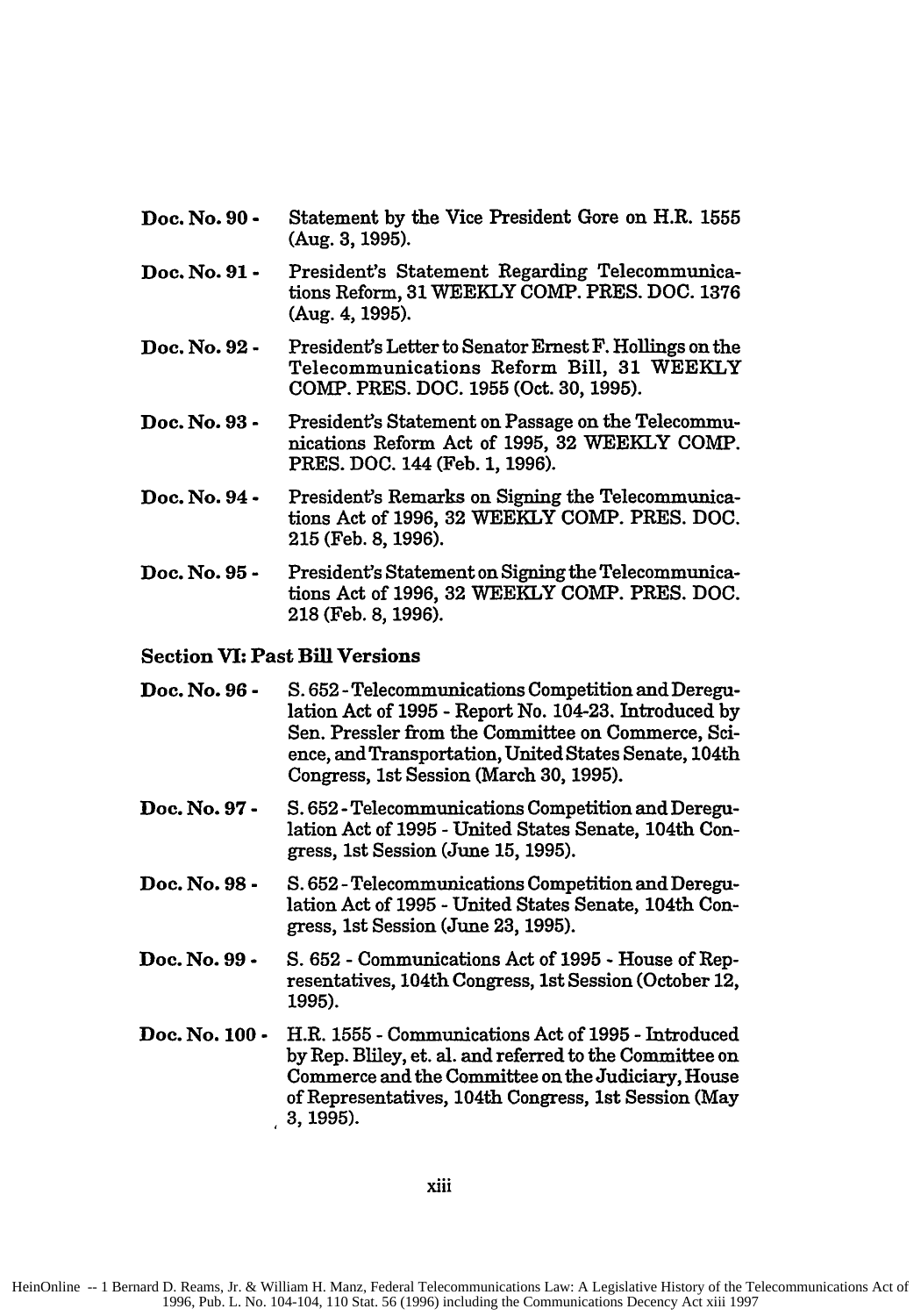**Doc. No. 101 -** H.R. 1555 - Communications Act of 1995 - Report No. 104-204 (Part **1)** with amendment **-**Introduced by Rep. Bliley et. al., House of Representatives, 104th Congress, 1st Session (July 24, 1995).

#### **Section VII: Related Bills**

- **Doc. No. 102 - S. 1981 -** Telecommunications Equipment Research and Manufacturing Competition Act of **1989.** Introduced by Sen. Hollings and referred to the Senate Commerce, Science, and Transportation Committee, United States Senate, 101st Congress, 1st Session (November 21, 1989).
- **Doc. No. 103 - S.** 1981 - Telecommunications Equipment Research and Manufacturing Competition Act of 1990 - Report No. 101-355 with amendment. Introduced by Sen. Hollings, et. al. and referred to the Committee on Commerce, Science, and Transportation, United Stats Senate, 101st Congress, 2d Session (June 29, 1990).
- **Doc. No. 104 - S. 173 -**Telecommunications Equipment Research and Manufacturing Competition Act of 1991. Introduced by Sen. Hollings, et.al. and referred to the Senate Commerce, Science, and Transportation Committee, United States Senate, 102d Congress, 1st Session (January 14, 1991).
- **Doc. No. 105 -** H.R. 5096 - Antitrust Reform Act of 1992. Introduced by Rep. Brooks and referred to the Committee on the Judiciary, House of Representatives, 102d Congress, 2d Session (May 7, 1992).
- **Doc. No. 106 -** H.R. 5096 - Antitrust Reform Act of 1992 **-** Report No. 102-850. Introduced by Rep. Brooks and referred to the Committee on the Judiciary, House of Representatives, 102d Congress, 2d Session (August 12, **1992).**
- **Doc. No. 107 -** S. 544 - Multistate Utility Company Consumer Protection Act of 1993. Introduced by Sen. Bumpers and referred to the Committee on Energy and Natural Resources, United States Senate, 103d Congress, 1st Session (March 10, 1993).
- **Doc. No. 108 -** S. 544 - Multistate Utility Consumer Protection Act of 1994 - Report No. 103-351 with an amendment. In-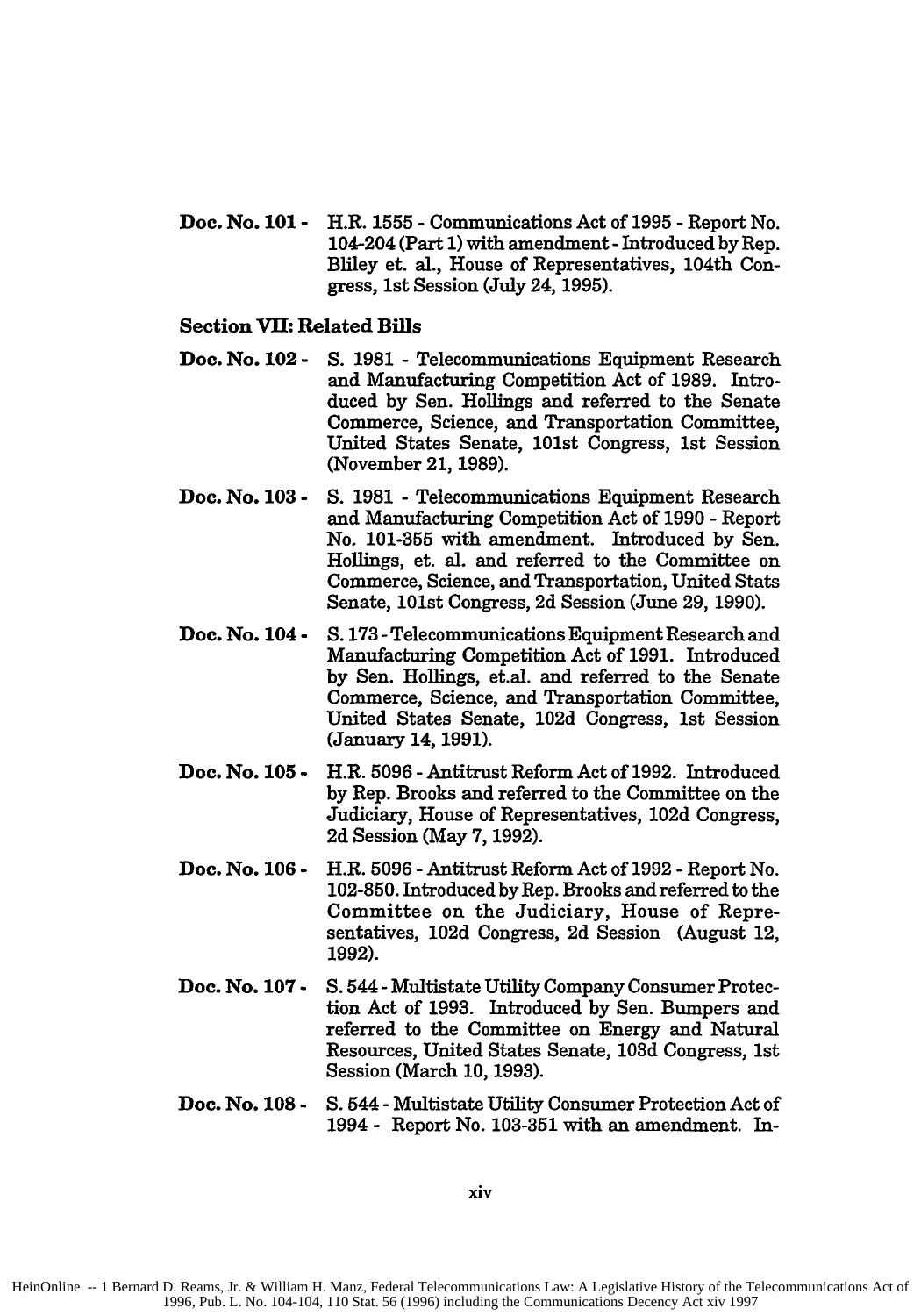troduced **by** Sen. Bumpers (for himself and Sen. Metzenbaum) and referred to the Committee on Energy and Natural Resources, United States Senate, **103d** Congress, **2d** Session (August 22, 1994).

- **Doc. No. 109 -** H.R. **3626 -** Antitrust Reform Act of **1993.** Introduced **by** Rep. Brooks and Rep. Dingell and referred jointly to the Committees on the Judiciary and Energy and Commerce, House of Representatives, **103d** Congress, 1st Session (November 22, **1993).**
- **Doc. No. 110 -** H. R. **3626** - Antitrust and Communications Reform Act of 1994 - Report No. **103-559** (Parts I and **H)** with amendments, Introduced **by** Rep. Brooks (for himself and Rep. Dingell) and referred jointly to the Committees on the Judiciary, Energy, and Commerce, House of Representatives, **103d** Congress, **2d** Session (June 24, 1994).
- **Doc. No. 111 -** H.R. **3626** - Antitrust and Communications Reform Act of 1994. As passed **by** the House and referred to the Senate Committee on Commerce, Science, and Transportation, House of Representatives, **103d** Congress, **2d** Session (June **30,** 1994).
- **Doc. No. 112 -** H.R. **3626**  Antitrust and Communications Reform Act of 1994. As reported **by** Sen. Hollings without amendment (no written report) and referred to the Committee on Commerce, Science, and Transportation, United States Senate, **103d** Congress, **2d** Session (September **19,** 1994).
- **Doc. No. 113 -** H.R. **3636** - National Communications Competition and Information Infrastructure Act of **1993.** Introduced **by** Rep. Markey, et. al. and referred to the House Committee on Energy and Commerce, House of Representatives, **103d** Congress, **1st** Session (November **22, 1993).**
- **Doc. No. 114 -** H.R. **3636** - National Communications Competition and Information Infrastructure Act of 1994 **-** Report No. **103-560** with an amendment and ordered to be printed House of Representatives, **103d** Congress, **2d** Session (June 24, 1994).
- **Doc. No. 115 - S. 1822** - Communications Act of 1994 **-** Introduced **by** Sen. Hollings, et. al., and referred to the Committee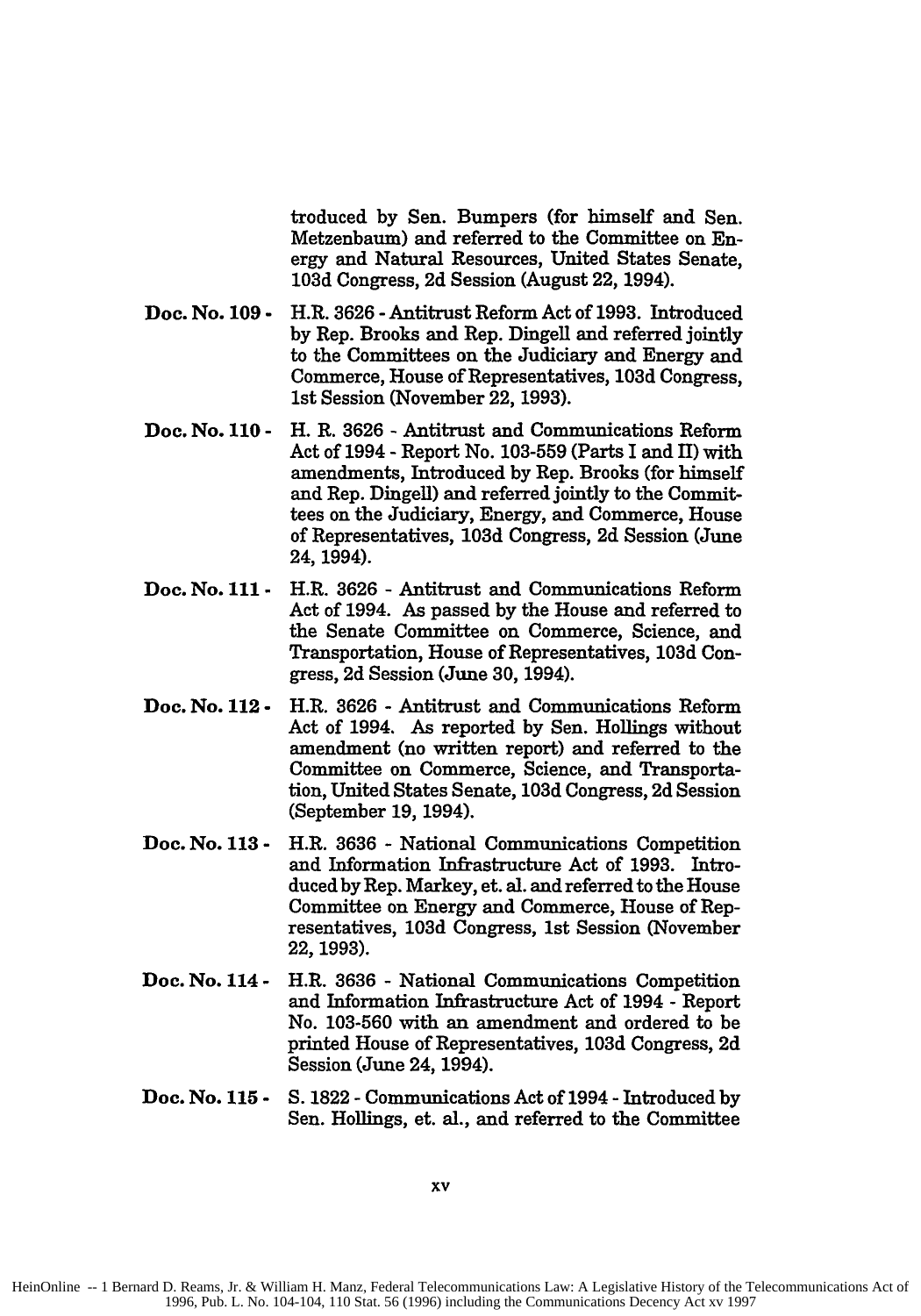on Commerce, Science, and Transportation, United States Senate, **103d** Congress, **2d** Session (February 3, 1994).

- **Doc. No. 116 - S. 1822,** Communications Act of 1994 **-** Report No. **103-367** with an amendment. Introduced **by** Sen. Hollings, et. al., and referred to the Committee on Commerce, Science, and Transportation, United States Senate, **103d** Congress, **2d** Session (September 14, 1994).
- **Doc. No. 117 -** H.R. 411 Antitrust and Communications Reform Act of **1995.** Introduced **by** Mr. Dingell, et. al., and referred to the House Commerce Committee and the House Judiciary Committee, House of Representatives, 104th Congress, 1st Session (January 4, **1995).**
- **Doc. No. 118 -** H.R. 514 **-**Bill to Repeal Restrictions on Foreign Ownership of Licensed Telecommunications Facilities. Introduced **by** Rep. Oxley, et. al. and referred to the Committee on Commerce, House of Representatives, 104th Congress, 1st Session, (January **13, 1995).**
- **Doc. No. 119 -** H.R. **912 -** Bill to Permit Registered Utility Holding Companies to Participate in the Provision of Telecommunications Services. Introduced **by** Rep. Gillmor, et. al. and referred to the Committee on Commerce, House of Representatives, 104th Congress, 1st Session (February **13, 1995).**
- **Doc. No. 120 -** H.R. **1556 -** Bill to Amend the Communications Act of 1934 to Reduce the Restrictions on Ownership of Broadcasting Stations and Other Media of Mass Communications. Introduced **by** Rep. Stearns, et. al., and referred to the Committee on Commerce, House of Representatives, 104th Congress, **1st** Session (May **3, 1995).**

#### **Section VIII: Congressional Record - Related Bills**

**Doc. No. 121 - 135 CONG.** REC. **S16800** (daily ed. November 21, **1989)** (remarks **by** Sen. Hollings on Telecommunications Equipment, Research, and Manufacturing Competition).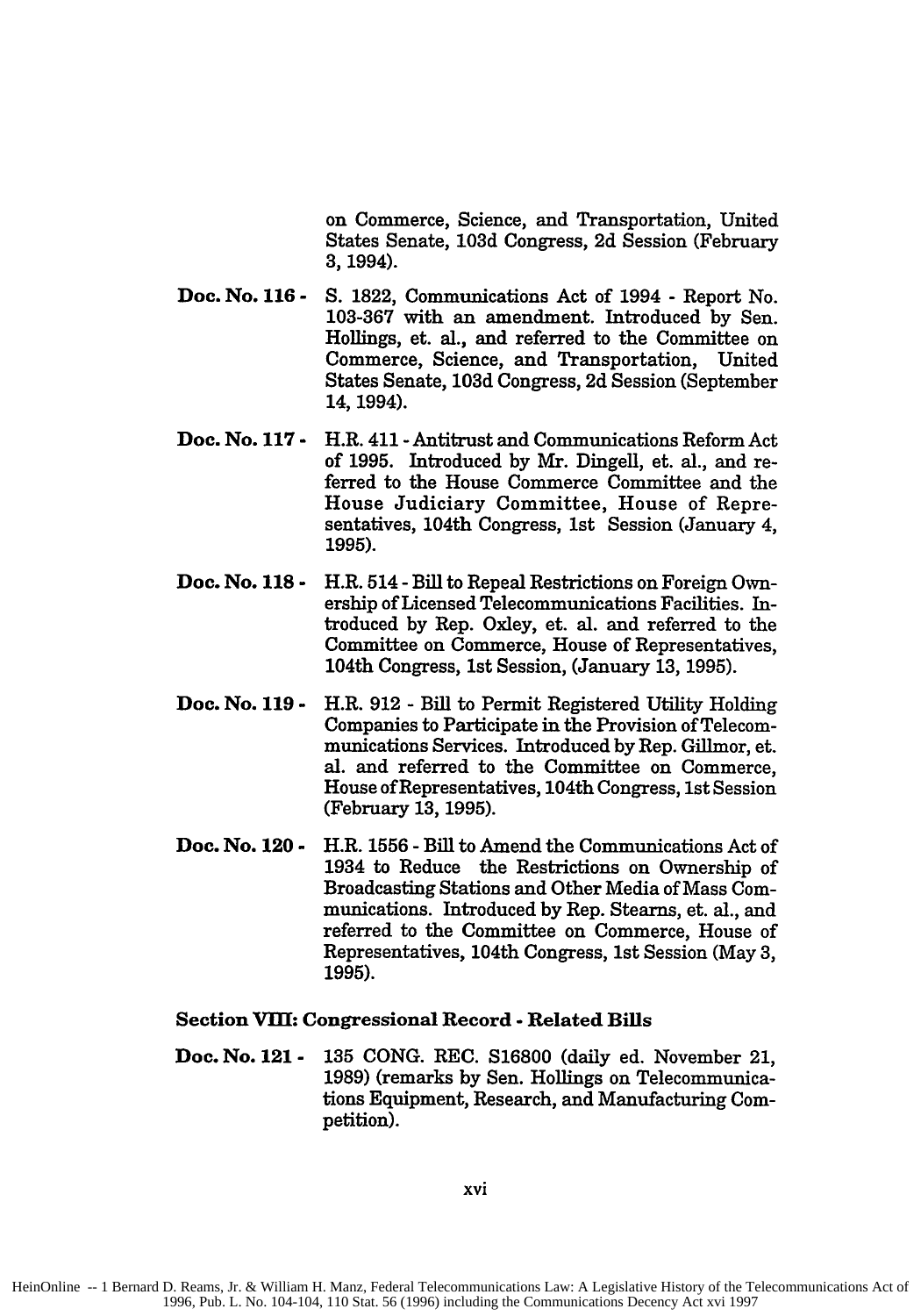- **Doc. No. 122 - 137 CONG. REC. S868-69 (daily ed. January 14,1991) (remarks by Sen.** Hollings on the Telecommunications Equipment, Research, and Manufacturing Competition Act of **1991).**
- **Doc. No. 123 - 137 CONG.** REC. **E1022-25** (daily ed. March **10, 1991)** (extension of remarks **by** Rep. Slattery on the introduction of the Telecommunications Equipment, Research, and Manufacturing Competition Act of **1991).**
- **Doc. No. 124 -** 137 **CONG.** REC. S6437-39 (daily ed. May 22, 1991) (Senate Amendment No. 260 to be proposed to S. 173 by Sen. Pressler).
- **Doc. No. 125 -** 137 **CONG.** REC. **S6891** (daily ed. May 24, 1991) (Senate Amendments 277-279 to be proposed to **S.** 173 by Sen. Pressler).
- **Doc. No. 126 -** 137 CONG. REC. S6910-11 (daily ed. June 3, 1991) (remarks by Sen. Pressler on the proposed amendment to the Telecommunications Equipment, Research, and Manufacturing Competition Act).
- **Doc. No. 127 -** 137 CONG. REC. S7047 (daily ed. June 4, 1991) (Senate Amendment to be proposed to **S. 173** by Sen. Pressler).
- **Doc. No. 128 -** 137 CONG. REC. S6911-17, S6959-71, S6975-87, S6989-90, S7065-85, S7088-7108 (daily eds. June 3-5, 1991) (Senate Consideration and Passage of **S.** 173).
- **Doc. No. 129 -** 137 CONG. REC. S7224-25 (daily ed. June 5, 1991) (Senate Amendments to be proposed to **S. 173 by** Sen. Inouye et. al.).
- **Doc. No. 130 -** 137 CONG. REC. E2053-54 (daily ed. June **5, 1991)** (remarks by Rep. Markey on "Bell Companies and the line of Business Restrictions").
- **Doc. No. 131 -** 137 CONG. REC. S7264 (daily ed. June 6, **1991)** (remarks by Sen.Wallop regarding **S.** 173).
- **Doc. No. 132 -** 138 CONG. REC. H3038-39 (daily ed. May 7, 1992) (remarks by Rep. Brooks on a Comprehensive Telecommunications Antitrust Policy).
- **Doc. No. 133 - 138 CONG.** REC. **H8908-09** (daily ed. September 22, **1992)** (notifying Members of Committee on Rules Committee plans regarding H.R. **5096** and H.R. **1637).**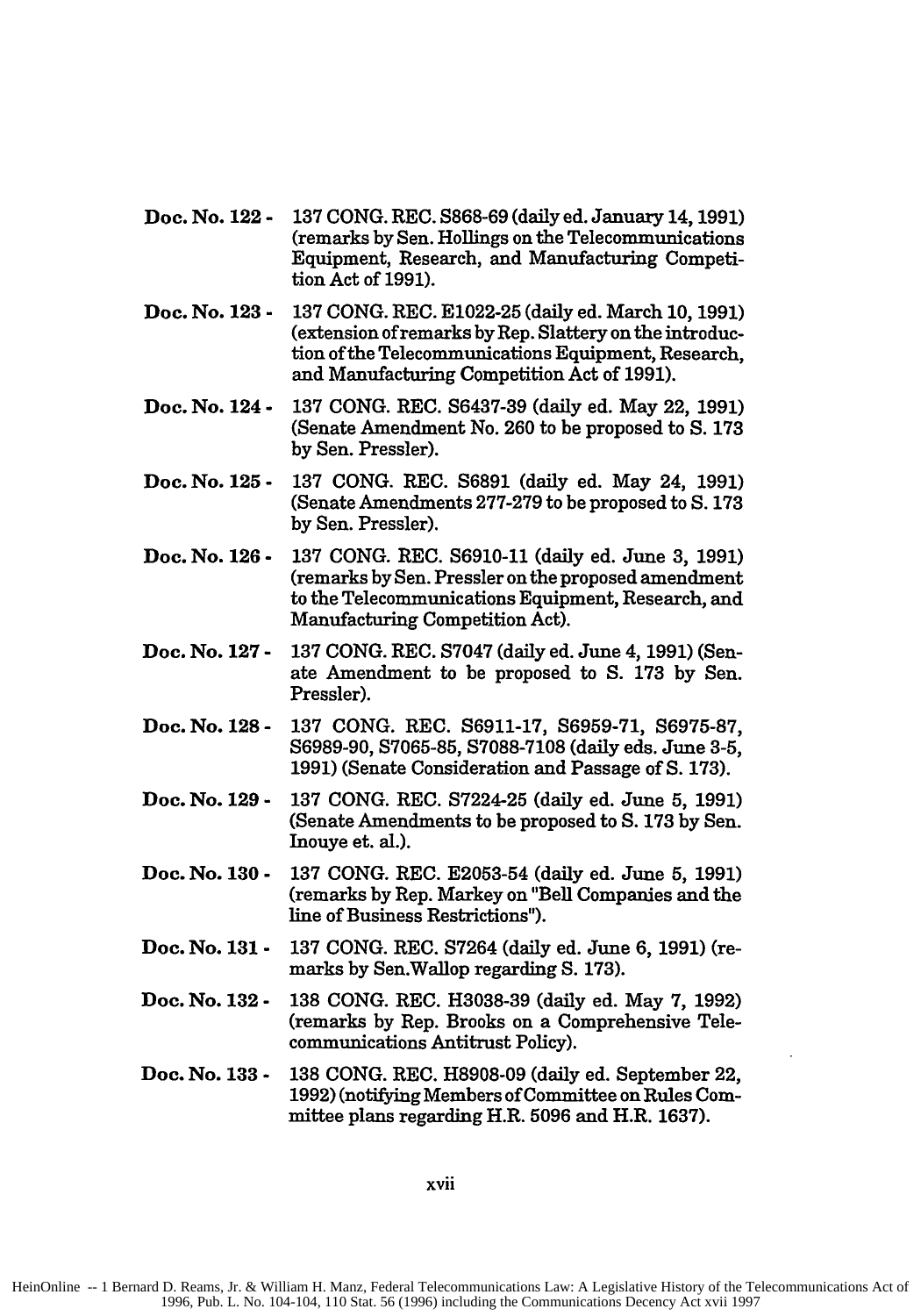- **Doe. No. 134 - 138 CONG. REC. E2762** (daily ed. September **23, 1992) (extension of remarks by Rep. Stark on H.R. 5096).**
- **Doc. No. 135 - 138 CONG.** REC. **E3025** (daily ed. October 4, **1992)** (remarks of Rep. James on H.R. **5096).**
- **Doc. No. 136 - 138 CONG.** REC. **H11296-97** (daily ed. October 4, **1992)** (extension of remarks **by** Rep. James on H.R. **5096).**
- **Doc. No. 137 - 138 CONG.** REC. **E3087-88** (daily ed. October **9, 1992)** (extension of remarks **by** Rep. Pursell on H.R. **5096).**
- **Doc. No. 138 - 138 CONG.** REC. **E3179-80** (daily ed. October **9, 1992)** (extension of remarks **by** Rep. Hastert on Bell Co. Telecommunications Equipment Manufacturing).
- **Doc. No. 139 -** 139 **CONG.** REC. S2640-1 (daily ed. March 10, 1993) (remarks of Sen. Bumpers on S.544).
- **Doc. No. 140 -** 139 CONG. REC. S2683 (daily ed. March **10,** 1993) (amendments to S.544).
- **Doe. No. 141 -** 139 **CONG.** REC. **S3523** (daily ed. March 10, 1993) (remarks of Sen. Riegle on amending the Public Utility Holding Act).
- **Doc. No. 142 -** 139 **CONG.** REC. E2981 (daily ed. November 20, 1993) (remarks by Rep. Markey on the Telecommunications and Financial Services Fair Trade Act of 1993).
- **Doc. No. 143 -** 139 **CONG.** REC. H10911 (daily ed. November 22, 1993) (remarks of Rep. Brooks on H.R. 3626).
- **Doc. No. 144 -** 139 **CONG.** REC. **H10911** (daily ed. November 22, 1993) (remarks of Rep. Dingell on H.R. 3626).
- **Doc. No. 145 -** 139 CONG. REC. E3114-15 (daily ed. November 24, 1993) (extension of remarks of Rep. Markey on the National Communications Competition and Information Infrastructure Act of 1993).
- **Doc. No. 146 -** 140 CONG. REC. S771-88 (daily ed. February 3, 1994) (remarks **by** Sen. Hollings on S.1822).
- **Doc. No. 147 -** 140 **CONG.** REC. **E112** (daily ed. February 3, 1994) (extension of remarks by Rep. Markey on Telecommunications Infrastructure Legislation).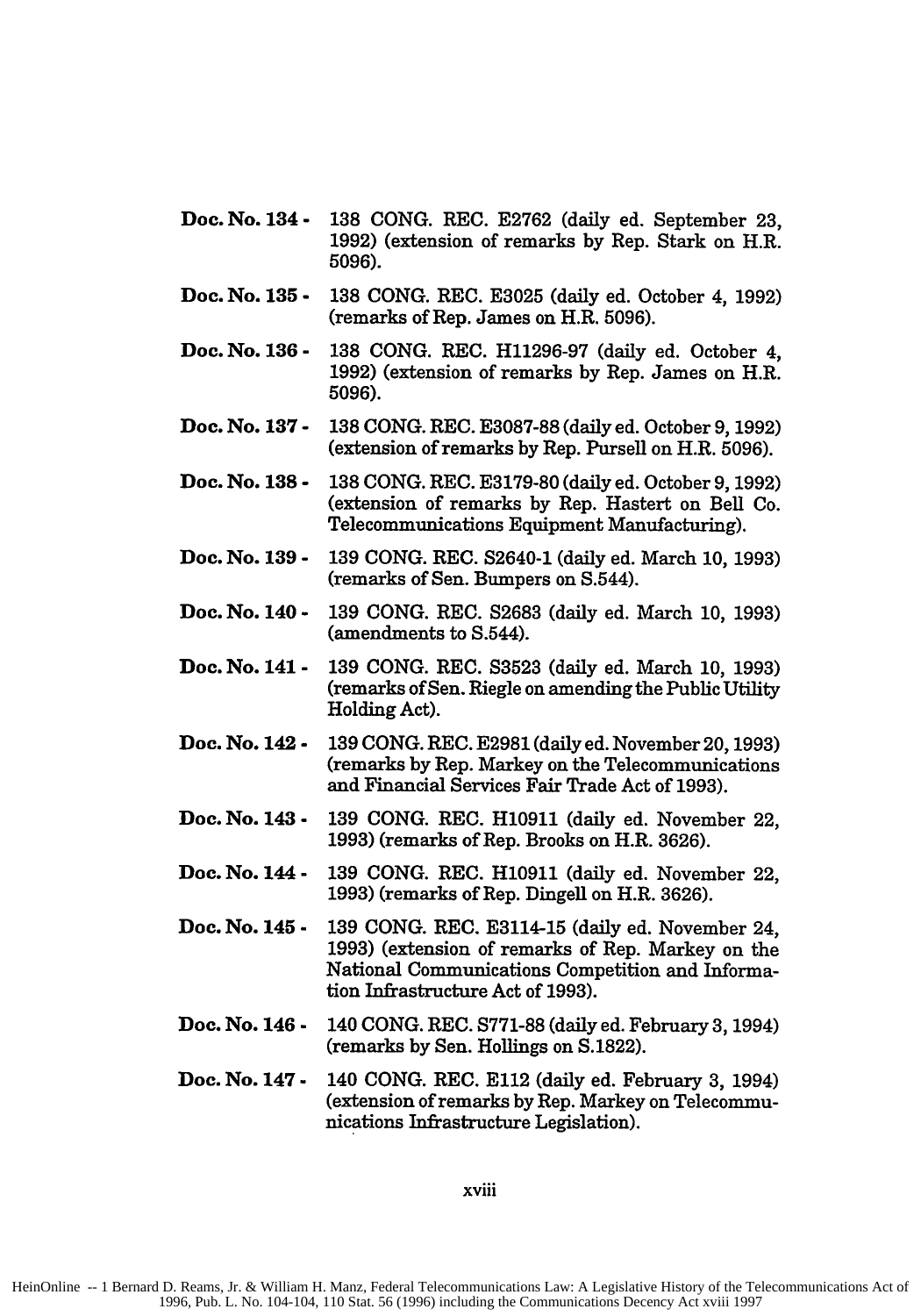- Doc. No. 148 **-** 140 **CONG.** REC. S6942-45 (daily ed. June **15,** 1994) (remarks of Sen. Inouye on the National Public Telecommunications Infrastructure Act of 1994).
- Doc. No.149 **-** 140 **CONG.** REC. **E1332** (daily ed. June **27,** 1994) (remarks of Rep. Nussle on H.R. **3626** and H.R. **3636).**
- Doc. No. **150 -** 140 **CONG.** REC. **H5189-5216** (daily ed. June **28,** 1994) (House Consideration and Passage of H.R. **3626).**
- Doc. No. **151 -** 140 **CONG.** REC. **H5216-5248** (daily ed. June **28,** 1994) (House Consideration and Passage of H.R. **3636).**
- Doc. No. **152 -** 140 **CONG.** REC. **E1368** (daily ed. June **29,** 1994) (extension of remarks **by** Rep. Quinn on the Antitrust and Communications Reform Act of 1994).
- Doc. No. **153 -** 140 **CONG.** REC. **E1387-88** (daily ed. June 30, 1994) (extension of remarks **by** Rep. Hastert on the Antitrust and Communications Reform Act of 1994).
- Doc. No. 154 **-** 140 **CONG.** REC. **E1389-90** (daily ed. June **30,** 1994) (extension of remarks **by** Rep. Hughes on the Antitrust and Communications Reform Act of 1994).
- Doc. No. **155 -** 140 **CONG.** REC. **E1390** (daily ed. June **30,** 1994) (extension of remarks **by** Rep. Swett on H.R. **3636).**
- Doc. No. **156 -** 140 **CONG.** REC. **E1398** (daily ed. June **30,** 1994) (extension of remarks **by** Rep. Hughes on National Communications Competition and Information Infrastructure Act of 1994).
- Doc. No. **157 -** 140 **CONG.** REC. **E1435-36** (daily ed. July 12, 1994) (extension of remarks **by** Rep. **Kyl** on H.R. **3626** and H.R.3636).
- Doc. No. **158 -** 140 **CONG.** REC. E1439-40 (daily ed. July 12, 1994) (extension of remarks **by** Rep. Slattery on Building Our Telecommunications Infrastructure).
- Doc. No. **159 -** 140 **CONG.** REC. E1450 (daily ed. July **13,** 1994) (extension of remarks **by** Rep. Paxon on the National Communications Competition and Information Infrastructure Act of 1994).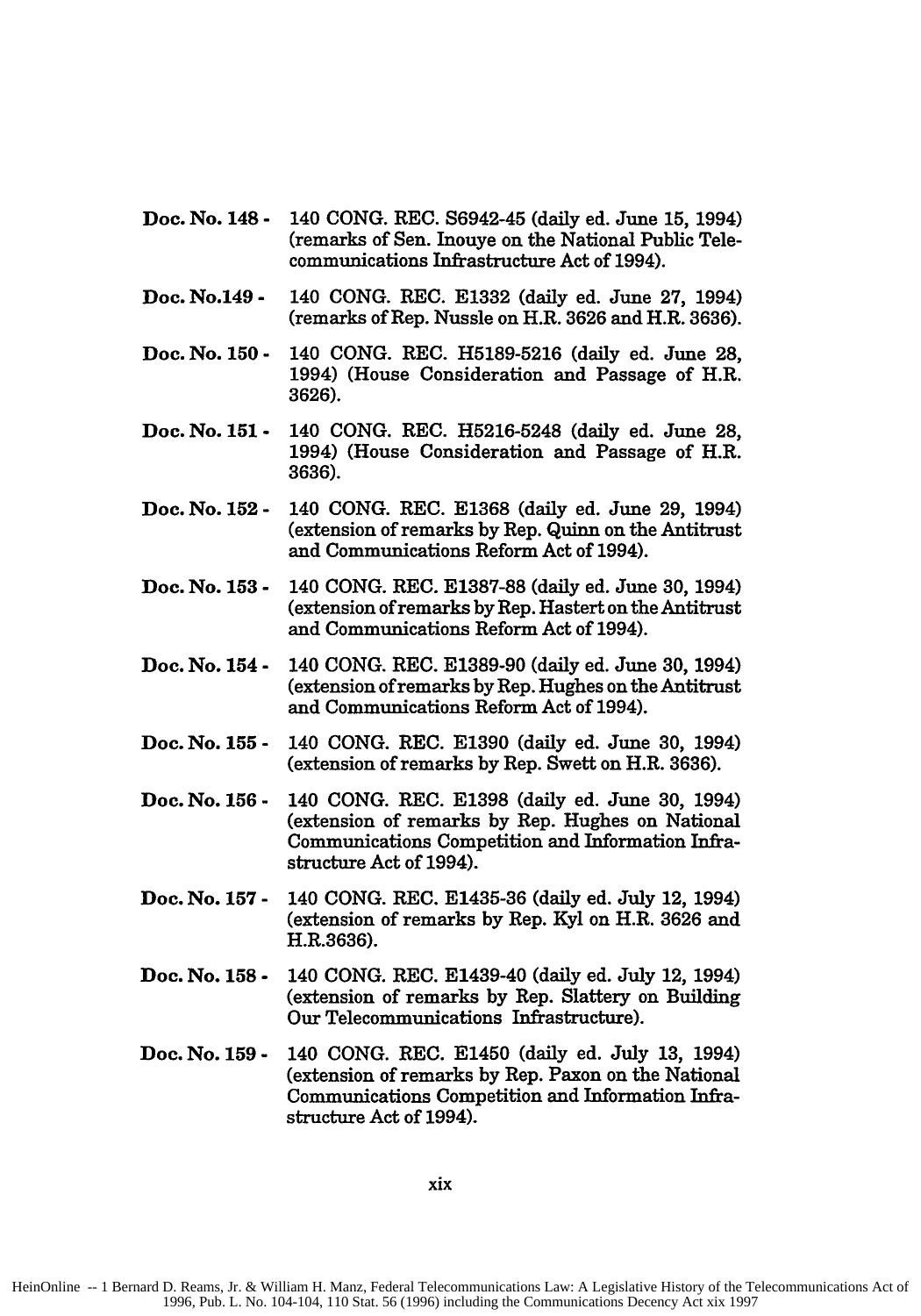- **Doc. No. 160 -** 140 **CONG.** REC. **S9745-47** (daily ed. July **26,** 1994) (text of Exon Amendment No. 2404 to **S.1822).**
- **Doc. No. 161 -** 140 **CONG.** REC. S12943-44 (daily ed. September 14, 1994) (text of Robb Amendment No. 2584 to S.1822).
- **Doc. No. 162 -** 140 CONG. REC. S13823-26 (daily ed. September 30, 1994) (remarks by Sen. Pressler on U.S. Communications Laws).

#### **Section IX: Past Reports**

- **Doc. No. 163 -** Telecommunications Equipment Research and Manufacturing Act of **1990 - S.** Rep. **101-355 -** Report submitted by Sen. Hollings together with additional and minority views of the Senate Committee on Commerce, Science, and Transportation on **S. 1981** (June 29, 1990).
- **Doc. No. 164 -** Telecommunications Equipment Research and Manufacturing Competition Act of 1991 - S. Rep. 102-41 - Report submitted by Sen. Hollings of the Senate Committee on Commerce, Science, and Transportation, together with additional and minority views on S. 173 (April **19, 1991).**
- **Doc. No. 165 -** Antitrust Reform Act Of 1992 -H. Rep. 102-850 -Report submitted by Rep. Brooks of the Committee on the Judiciary together with dissenting and additional views to accompany H.R. 5096 (August 12, 1992).
- **Doc. No. 166 -** Antitrust and Communication Reform Act of 1994 -H. Rep. 103-559 (Part 1) **-** Report submitted by Rep. Dingell of the Committee on Energy and Commerce together with additional views on H.R. 3626 (June 24, 1994).
- **Doc. No. 167 -** Antitrust and Communications Reform Act of 1994 - H. Rep. 103-559 (Part 2) - Report submitted by Rep. Brooks of the Committee on the Judiciary on H.R. 3626 (June 24, 1994).
- **Doc. No. 168 -** National Communications Competition and Information Infrastructure Act of 1994 **-** H. Rep. 103-560 - Report submitted by Rep. Dingell of the Committee on Energy and Commerce with additional views to accompany H.R.3636 (June 24, 1994).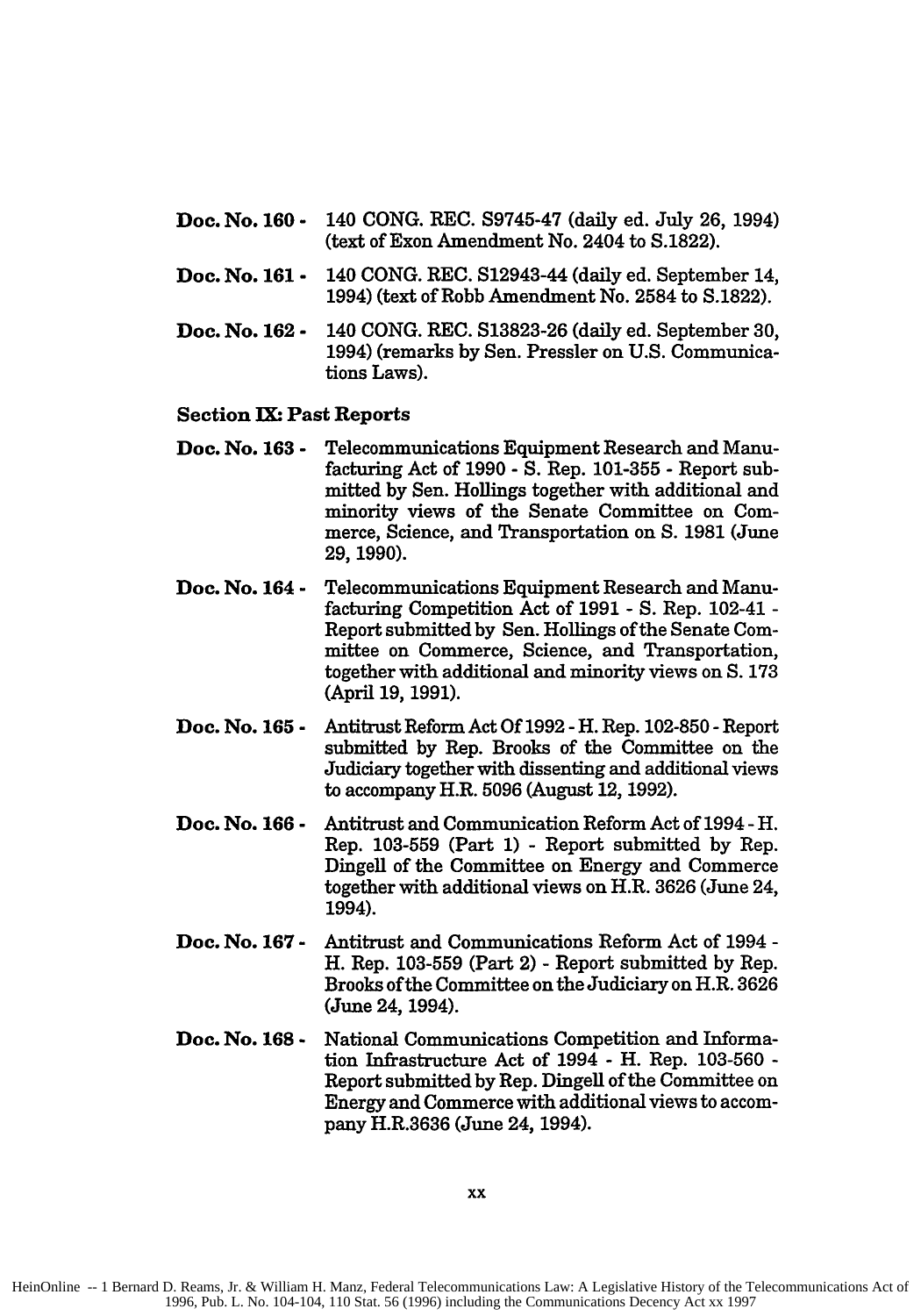- Doc. No. **169 -** Multistate Utility Consumer Protection Act of 1994 - **S.** Rep. **103-351 -** Report submitted **by** Sen. Johnston of the Committee on Energy and Natural Resources together with additional views on **S.** 544 (August **18,** 1994).
- Doc. No. **170 -** Communications Act of 1994- **S.** Rep. **103-367 -**Report submitted **by** Sen. Hollings of the Senate Committee on Commerce, Science and Transportation together with additional and minority views on **S. 1822,** (September 12, 1994).

# Section X. Past Hearings

- **Doc. No. 171 -** Telecommunications Act of **1980 -** Hearings on H.R. **6121** before the Subcommittee on Monopolies and Commercial Law of the Committee on the Judiciary, House of Representatives, 96th Congress, **2d** Session, Serial No. **69** (September **9** and **16, 1980).**
- **Doc. No. 172 -** Proposed Antitrust Settlement of **U.S.** v. A.T.&T. **-** Joint Hearings before the Subcommittee on Telecommunications, Consumer Protection, and Finance of the **Committee** on Energy and Commerce and the Subcommittee on Monopolies and Commercial Law of the Committee on the Judiciary, House of Representatives, 97th Congress, **2d** Session, Serial No. **97- 116** and Serial No. **35** (January **26** and **28, 1982).**
- **Doc. No. 173 -** Transition in the Long-Distance Telephone Industry **-** Hearings before the Subcommittee on Telecommunications, Consumer Protection, and Finance of the Committee on Energy and Commerce, House of Representatives, 99th Congress, **2d** Session, Serial No. 99-145 (February **19** and 20, **1986).**
- **Doc. No. 174 -** Competitive Status of the Bell Operating Companies **-** Hearings on H.R. **3687** and H.R. **3800** before the Subcommittee on Telecommunications, Consumer Protection, and Finance of the Committee on Energy and Commerce, House of Representatives, 99th Congress, **2d** Session, Serial No. 99-124 (March **13, 1986).**
- **Doc. No. 175 -** Competition in the Telecommunications Industry **-** Hearing on H.R. 2030 before the Subcommittee on Monopolies and Commercial Law of the Committee on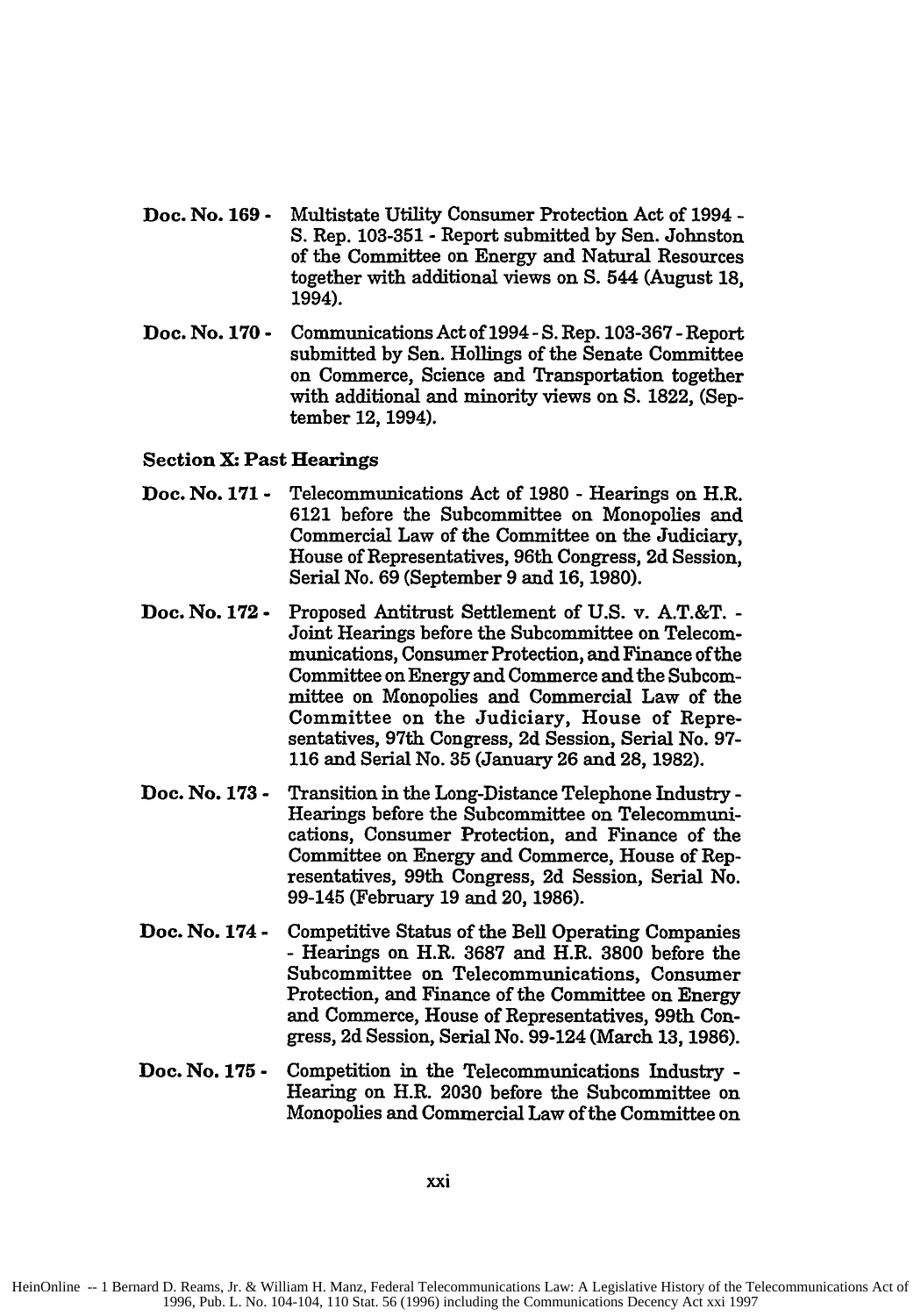the Judiciary, House of Representatives, 100th Congress, 1st Session, Serial No. **63** (April **29, 1987).**

- **Doc. No. 176 -** Modified Final Judgment (Parts **1 &** 2) **-** Hearings before the Subcommittee on Telecommunications and Finance of the Committee on Energy and Commerce, House of Representatives, 100th Congress, 1st Session and 100th Congress, **2d** Session, Serial No. **100-71** and Serial No. **100-136** (July **15, 30** and October 2, **1987** and April 20, **1988).**
- **Doc. No. 177 -** Modified Final Judgment (Parts **1 &** 2) **-** Hearings **100-510** before the Subcommittee on Communications of the Committee on Commerce, Science, and Transportation, United States Senate, 100th Congress, 1st Session (December **10** and **11, 1987** and July 14, **1988).**
- **Doc. No. 178 -** Modified Final Judgment (Parts **1** & 2) **-** Hearings before the Subcommittee on Telecommunications and Finance of the Committee on Energy and Commerce, House of Representatives, 101st Congress, 1st Session, Serial No. 101-40 and Serial No. 101-92 (May 4, June 7, 14, and 21, 1989).
- **Doc. No. 179 -** AT&T Consent Decree - Hearings before the Subcommittee on Economic and Commercial Law of the Committee on the Judiciary, House of Representatives, 101st Congress, 1st Session, Serial No. 148 (August 1 and 2, 1989).
- **Doc. No. 180 -** Telecommunications Policy Act (Parts **1** & 2) - Hearings before the Subcommittee on Telecommunications and Finance of the Committee on Energy and Commerce, House of Representatives, 101st Congress, 2d Session, Serial No. 101-137 and Serial No. 101-142 (March 7, April 18 and 26, and May 10, 1990).
- **Doc. No. 181 -** Telecommunications Equipment Research and Manufacturing Competition Act- Hearings on S. 1981 before the Subcommittee on Communications of the Committee on Commerce, Science, and Transportation, United States Senate, 101st Congress, 2d Session (April **25** and May 9, 1990).
- **Doc. No. 182 -** Emerging Telecommunications Technologies (Parts 1 & 2) - Hearings on H.R. **531** and H.R. 1407 before the Subcommittee on Telecommunications and Finance of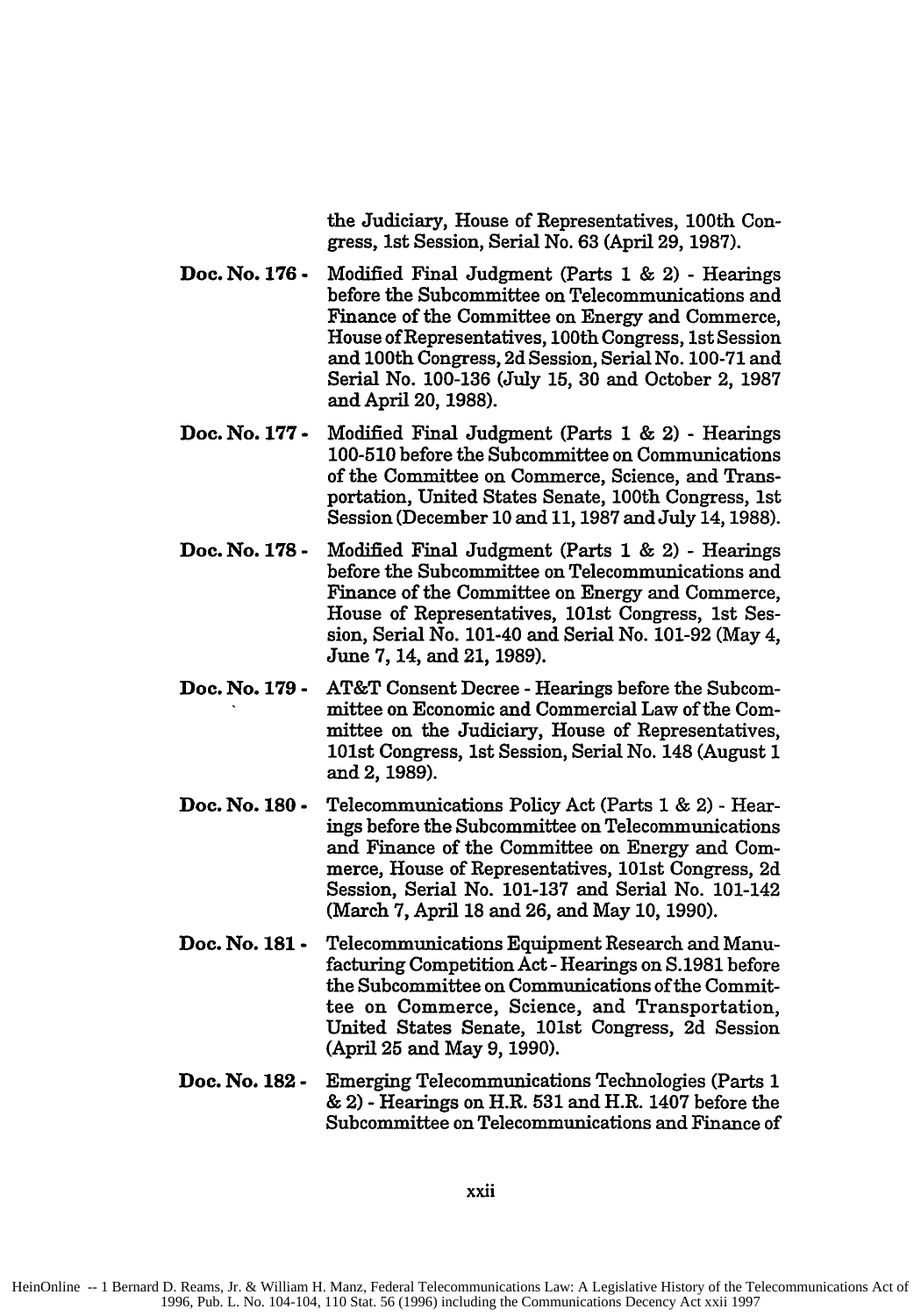the Committee on Energy and Commerce, House of Representatives, **102d** Congress, **1st** Session, Serial No. 102-2 and Serial No. 102-94 (February 21, March 12, and October **9, 1991).**

- **Doc. No. 183 -** Telecommunications Equipment Research and Manufacturing Competition Act of **1991** - Hearing 102-134 on **S.173** before the Subcommittee on Communications of the Committee on Commerce, Science, and Transportation, United States Senate, **102d** Congress, 1st Session (February **28, 1991).**
- **Doe. No. 184 -** Copyright and Telecommunications - Hearing before the Subcommittee on Intellectual Property and Judicial Administration of the Committee on the Judiciary, House of Representatives, **102d** Congress, 1st Session, Serial No. **95** (July **10, 1991).**
- **Doc. No. 185 -** Modified Final Judgment (Parts **1 &** 2) - Hearings on H.R. **1523,** H.R. **1527,** and H.R. **3515** before the Subcommittee on Telecommunications and Finance of the Committee on Energy and Commerce, House of Representatives, **102d** Congress, **1st** and **2d** Sessions, Serial No. **102-103** and Serial No. 102-148 (July **11,** October **23** and 24, **1991** and May **27, 1992).**
- **Doc. No. 186 -** Competition Policy in the Telecommunications Industry: A Comprehensive Approach (Parts **1,** 2, and **3) -** Hearings before the Subcommittee on Economic and Commercial Law of the Committee on the Judiciary, House of Representatives, **102d** Congress, 1st and **2d** Sessions, Serial No. **60** (August **1, 1991,** February **19** and March **18, 1992).**
- **Doc. No. 187 -** Developing the Nation's Telecommunication Infrastructure **- S.** Hrg. **102-1199** - Hearings before the Subcommittee on Technology and National Security of the Joint Economic Committee, United States Congress, **102d** Congress, **2d** Session (May 22 and June 12, **1992).**
- **Doc. No. 188 (A&B) -** National Communications Infrastructure (Parts **1** and 2) - Hearings on H.R.3626 and H.R.3636 before the Subcommittee on Telecommunications and Finance of the Committee on Energy and Commerce, House of Representatives, **103d** Congress, **1st** & **2d** Sessions,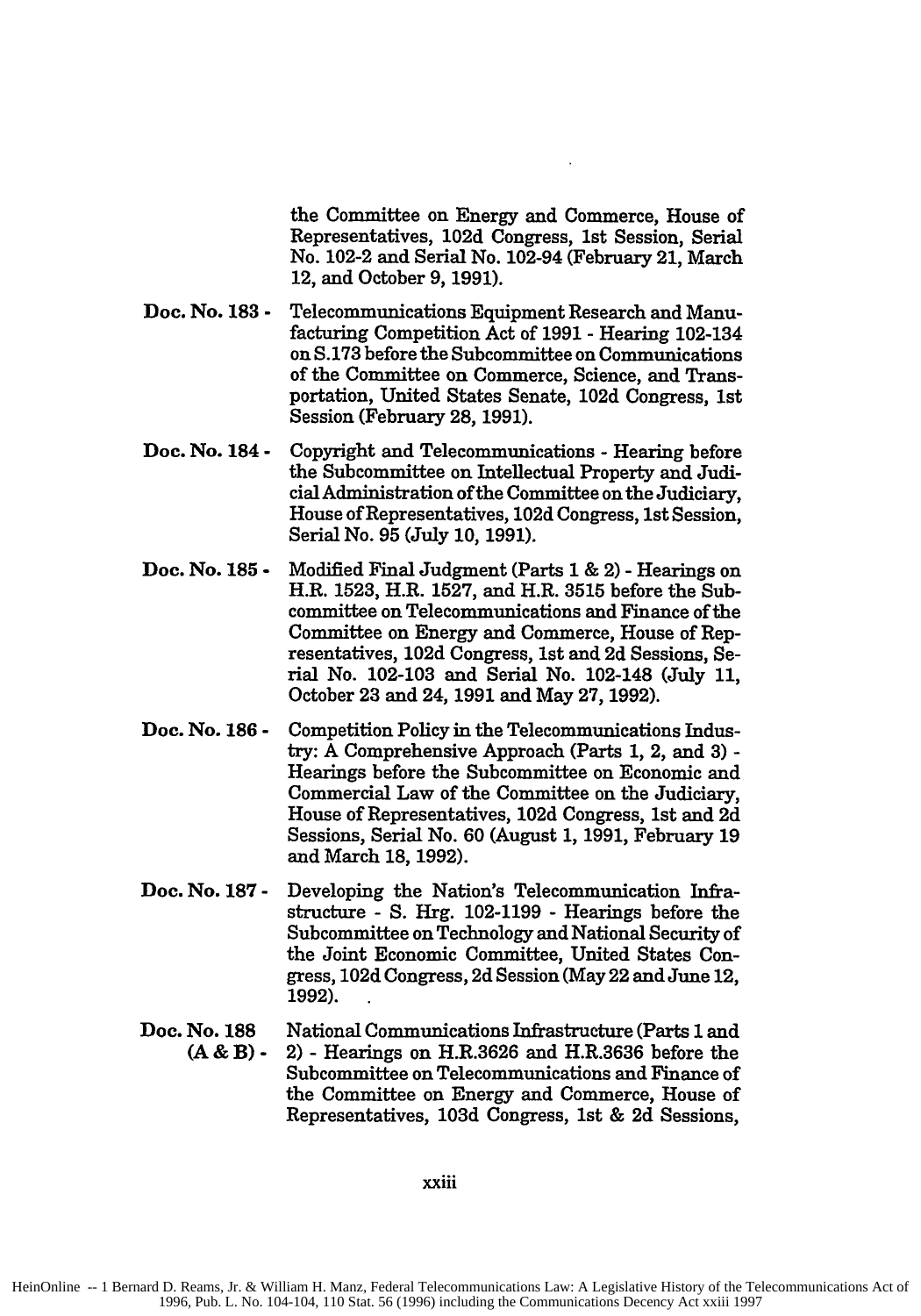Serial No. **103-12,** and Serial No. **103-99** (January **19,** February **23,** March 24 and **31, 1993;** January **27,** February **1,** 2, and **3,** 1994).

- **Doc. No. 188 (C)-** National Communications Infrastructure (Part 3) -Hearings before the Subcommittee on Telecommunications and Finance of the Committee on Energy and Commerce, House of Representatives, 103d Congress, 2d Session, Serial No. 103-104 (February 8, 9 and 10, 1994).
- **Doc. No. 189 - S.** 1086, The Telecommunications Infrastructure Act of 1993 - S. Hrg. 103-787 - Hearings before the Sub- " committee on Communications of the Committee on Commerce, Science, and Transportation, United States Senate, 103d Congress, 1st Session (July 14 and September 8, 1993).
- **Doc. No. 190 -** Examining the Effects of Megamergers in the Telecommunications Industry - Hearings before the Subcommittee on Antitrust, Monopolies, and Business Rights of the Committee on the Judiciary, United States Senate, 103d Congress, 1st Session, Serial No. J-103-33 (October 27, November **16,** and December 16, **1993).**
- **Doc. No. 191 -** Antitrust and Communications Reform Act of 1993 (Parts 1, 2, and 3) -Hearings on H.R.3626 before the Subcommittee on Economic and Commercial Law of the Committee on the Judiciary, House of Representatives, 103d Congress, 2d Session, Serial No. 40, (January 26, February 2 and 10, 1994).
- **Doc. No. 192 -** Federal Telecommunications Policy - S. Hrg. 103-757 - Hearing before the Committee on Governmental Affairs, United States Senate, 103d Congress, 2d Session, (May 3, 1994).
- **Doc. No. 193 - S.** 2195, The National Public Telecommunications Infrastructure Act of 1994 - S. Hrg. 103-783 - Hearing before the Subcommittee on Communications of the Committee on Commerce, Science, and Transportation, United States Senate, 103d Congress, 2d Session (June 22, 1994).
- **Doc. No. 194 -** Lifting PUHCA Restrictions - Joint Hearing before the Subcommittee on Energy and Power and the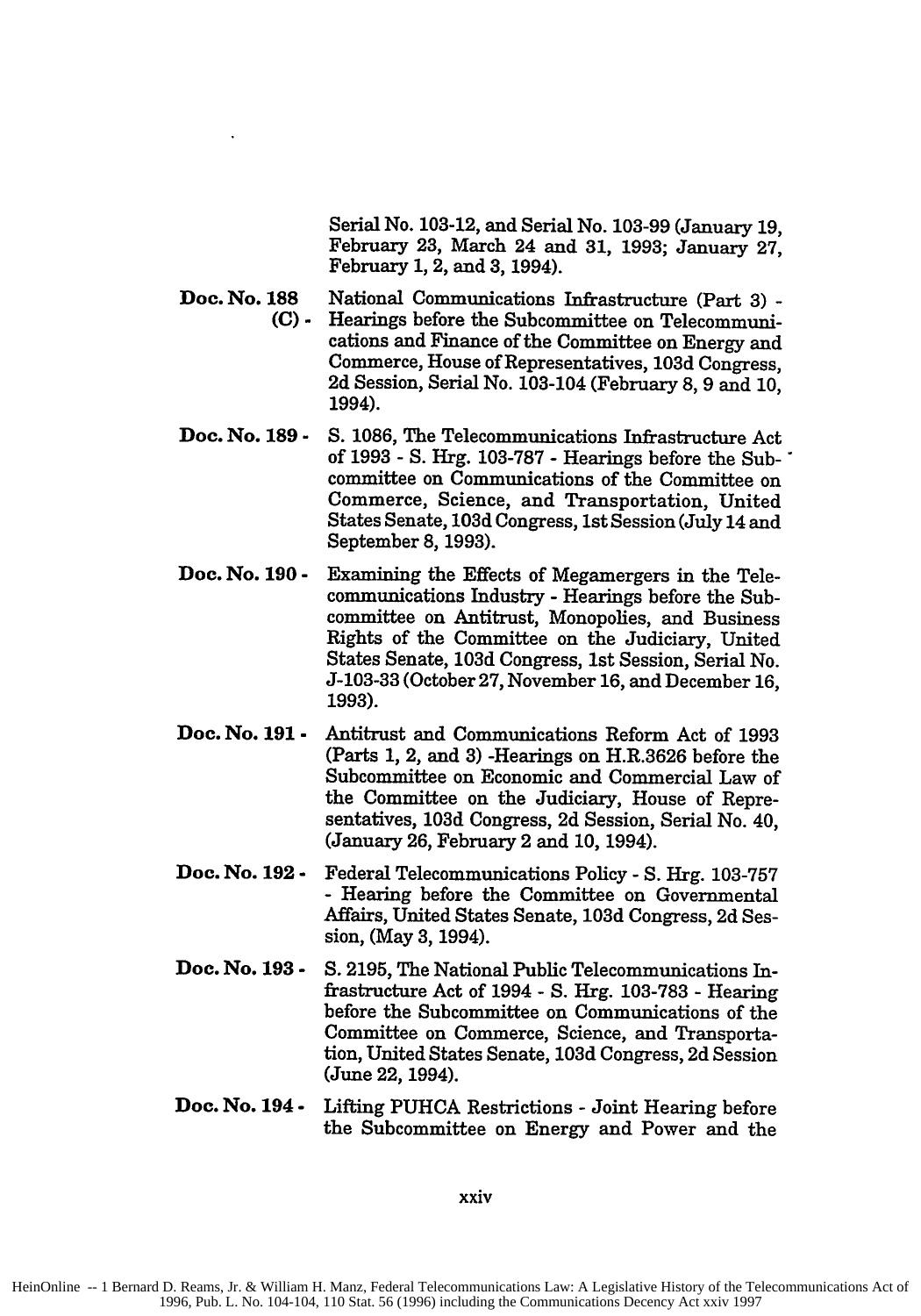Subcommittee onTelecommunications andFinanceof the Committee on Energy and Commerce, House of Representatives, **103d** Congress, **2d** Session, Serial No. **103-150** (July **29,** 1994).

- **Doc. No. 195 -** The Communications Act of 1994 **- S.** Hrg. **103-1035 -** Hearing on **S. 1822** before the Subcommittee on Antitrust, Monopolies, and Business Rights of the Committee on the Judiciary, United States Senate, **103d** Congress, **2d** Session, Serial No. **J-103-72** (September **20,** 1994).
- **Doc. No. 196 - FCC** Pioneer Preference Policy **-** Joint Hearing before the Subcommittee on Oversight and Investigations and the Subcommittee on Telecommunications and Finance of the Committee on Energy and Commerce, House of Representatives, **103d** Congress, **2d** Session, Serial No. **103-162** (October **5,** 1994).
- **Doc. No. 197 -** Telecommunications Oversight **- S.** Hrg. 104-302 **-** Hearing of the Committee on Commerce, Science, and Transportation, United States Senate, 104th Congress, 1st Session (January **9, 1995).**
- **Doc. No. 198 -** Trade Implication of Foreign Ownership Restrictions on Telecommunications Companies **-** Hearing before the Subcommittee on Commerce, Trade, and Hazardous Materials of the Committee on Commerce, House of Representatives, 104th Congress, 1st Session, Serial No. 104-9 (March **3, 1995).**
- **Doc. No. 199 -** Telecommunications: The Role of the Department of Justice **-** Hearing before the Committee on the Judiciary, House of Representatives, 104th Congress, **1st** Session, Serial No. **7** (May **9, 1995).**
- **Doc. No. 200 -** Hearing on Spectrum Reform **-S.** Hrg. 104-346 **-**Hearing of the Committee on Commerce, Science, and Transportation, United States Senate, 104th Congress, 1st Session (July **27, 1995).**
- **Doc. No. 201 -** Federal Management of the Radio Spectrum **-** Hearing before the Subcommittee on Telecommunications and Finance of the Committee on Commerce, House of Representatives, 104th Congress, 1st Session, Serial No. 104-35 (September **7, 1995).**